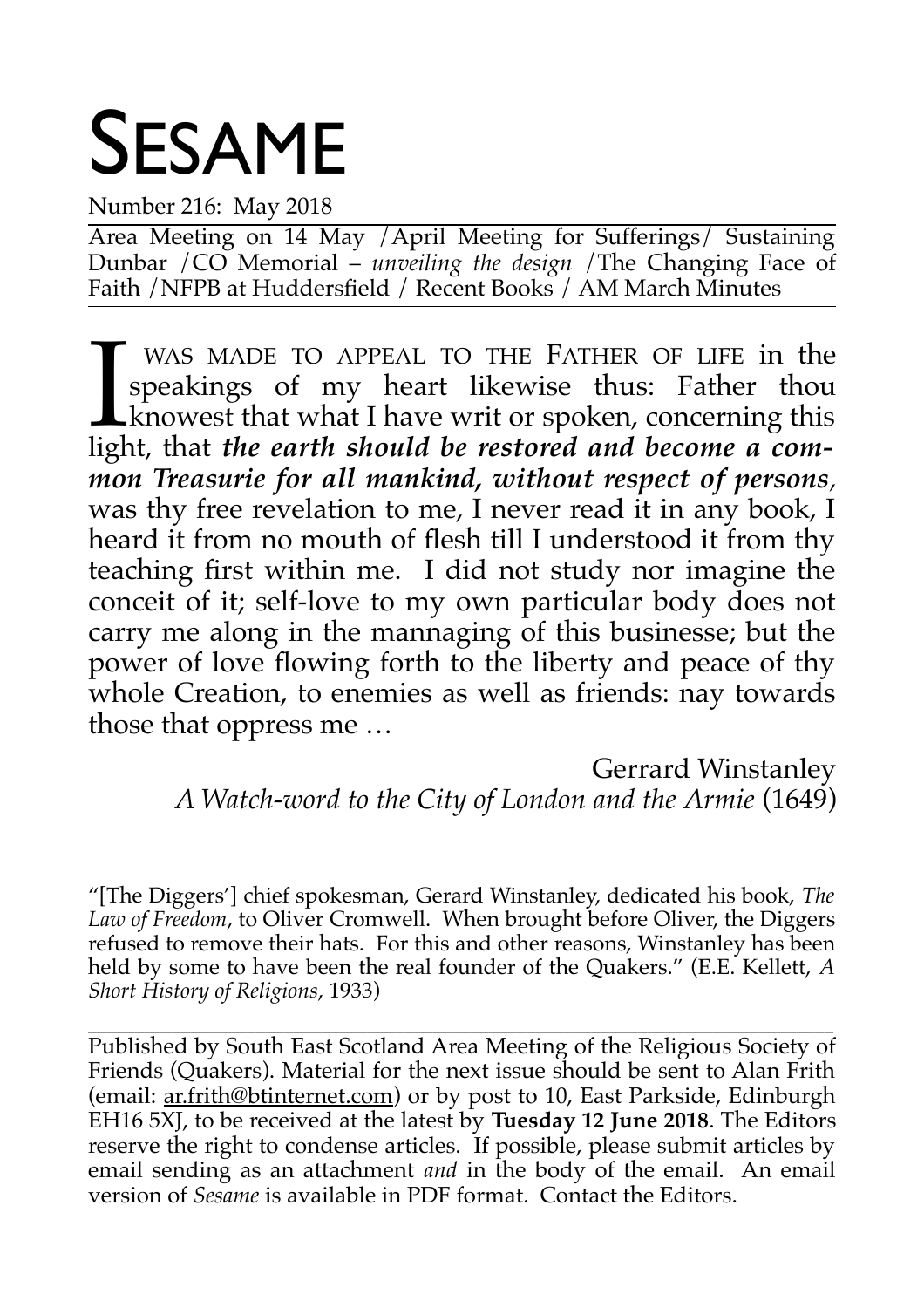SOUTH EAST SCOTLAND AREA MEETING

You are invited to the next South East Scotland Area Meeting, to be held on Monday 14 May from 7 to 9 p.m. at Edinburgh Quaker Meeting House, 7 Victoria Terrace, Edinburgh EH1 2JL.

We expect to hear of several interesting British national Quaker events, to be informed of proposed developments in relation to legacies and to continue the ongoing work of our Area Meeting.

"Core representatives" from the various parts of our Area Meeting are asked to be present, but all attenders and members of our Area Meeting are very welcome.

> **Kate Arnot** and **Phil Lucas** Co – Clerks

#### **DRAFT AGENDA**

- 1. Worship
- 2. Introductions
- 3. Minutes of last Meeting: 17 March 2018
- 4. Matters arising:
- a) General Meeting for Scotland: proposed dates, June 2019 March 2020
- b) Reporter on behalf of SE Scotland Area Meeting to General Meeting for Scotland to be held in Inverness on 16 June 2018
- c) Homelessness, particularly rough sleeping
- 5. Quaker Committee for Christian and InterFaith Relations (QCCIR) Conference held at Woodbrooke 16-18 March 2018 – report [*see page 8*]
- 6. Nominations and Appointments
- 7. Quaker Peace & Social Witness (QPSW) Spring Conference report
- 8. Membership matters
- 9. Meeting for Sufferings, 7 April 2018 report [*see opposite*]
- 10. Data Protection
- 11. Short Annual Report
- 12. Recommendation from Trustees regarding Marjorie Farquharson's legacy and CAAT [Campaign Against Arms Trade]
- 13. Information from Trustees regarding Catriona Collins's legacy
- 14. Falkirk Peace Pole and agreed request for hospitality costs
- 15. AOCB

#### **New Assistant Editor of** *Sesame*

**Joanna Swanson**, of South Edinburgh Meeting, has been appointed Assistant Editor, to follow Kim Smith, who had served since 2015. Any changes to our postal distribution list, due to death, a new reader's wanting a printed copy, a change of address or for any other reason should be notified to Joanna at **[jmswanson69@gmail.com](mailto:jmswanson69@gmail.com)**, or c/o 7 Victoria Terrace.

My thanks to Kim for all her work.

**Alan Frith**

2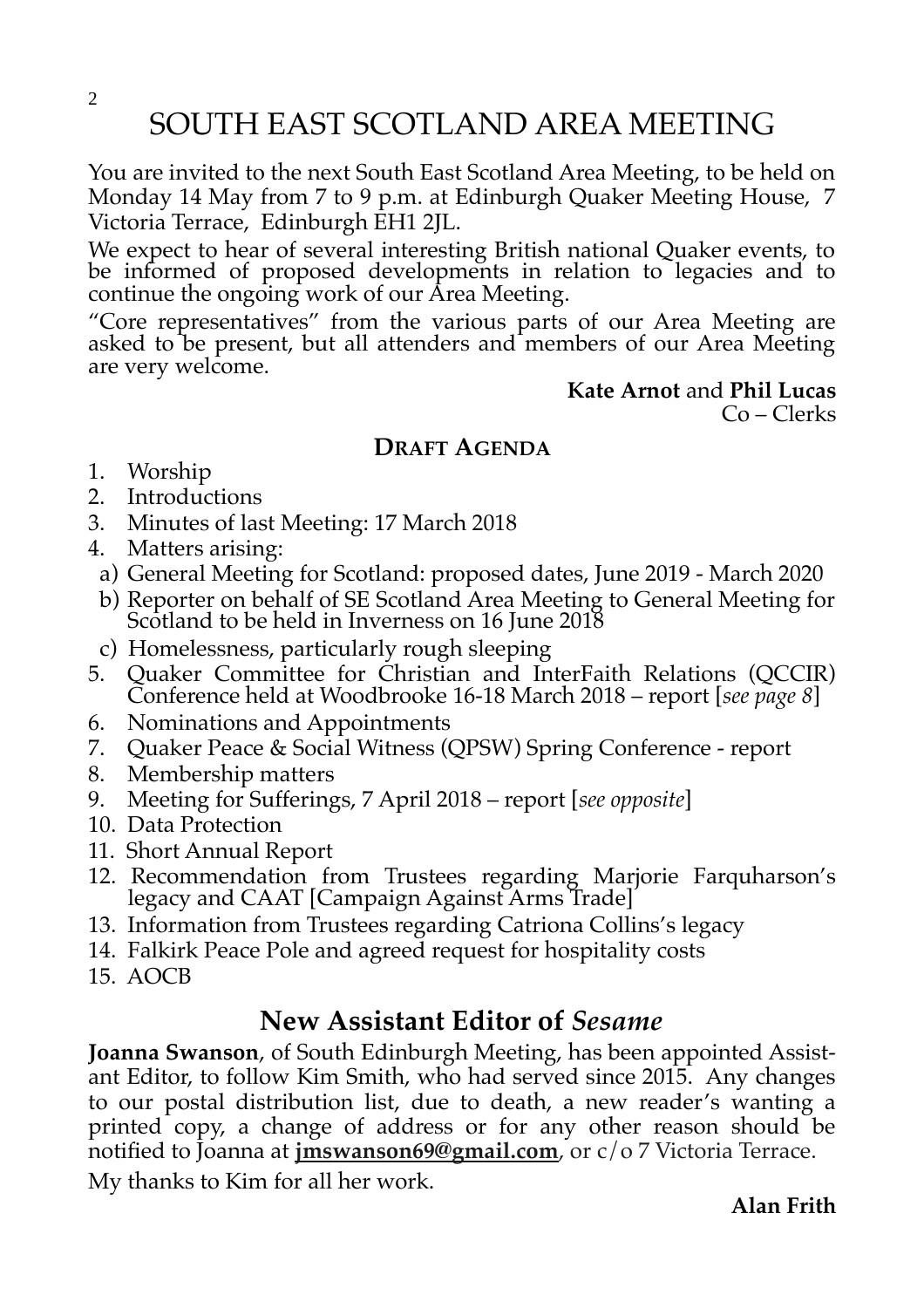## **Meeting for Sufferings: 7 April 2018**

All the papers for the meeting are available online at

 http://www.quaker.org.uk/documents/mfs-april-2018-agenda--paperspackage

This includes, in particular, the two Review Group reports discussed below.

The minutes and other follow-up material are available from

 http://www.quaker.org.uk/documents/mfs-april-2018-follow-uppackage

#### **Meeting for Sufferings Appeal Review Group final report**

*Quaker Faith & Practice* provides for a process of appeal to MfS with respect to decisions of an Area Meeting and disputes between Area Meetings. Experience with this process has been less than wholly positive, and MfS commissioned a review. The Review Group reported with recommendations for a narrowed and simplified process, including a preference for a "conflict transformation" approach (as distinct from "conflict resolution") and an explicit place for mediation before things get to Sufferings.

We approved these recommendations, and specific changes to *Q.F.& P.* will be forthcoming.

We called Area Meetings' attention to the recommendation in *Q.F. & P.* that they should have a "conciliation group".

There as some questioning of the value of the phrases "conflict resolution" *or "*conflict transformation" *or* any other language which raises expectations of success which cannot be met and sometimes leads to a fear of coercion on the part of the appellant.

In this context Friends are reminded that Quaker Life can provide help and guidance to Meetings which are taken by surprise/taken aback by apparently irresolvable internal conflict, and that asking for help *early* is essential to avoid exacerbating aspects of a situation through ignorance.

The Review Group also suggested that beyond the narrow matter of an appeals procedure, the larger question of how we deal with conflict as a Society, as Meetings and as individuals needs to be considered.

In this context we were reminded that difficulties around Membership often arise from "lack of familiarity with Quaker ... processes" and that accordingly care for a Ministry of Teaching in our meetings is necessary to help promote this familiarity.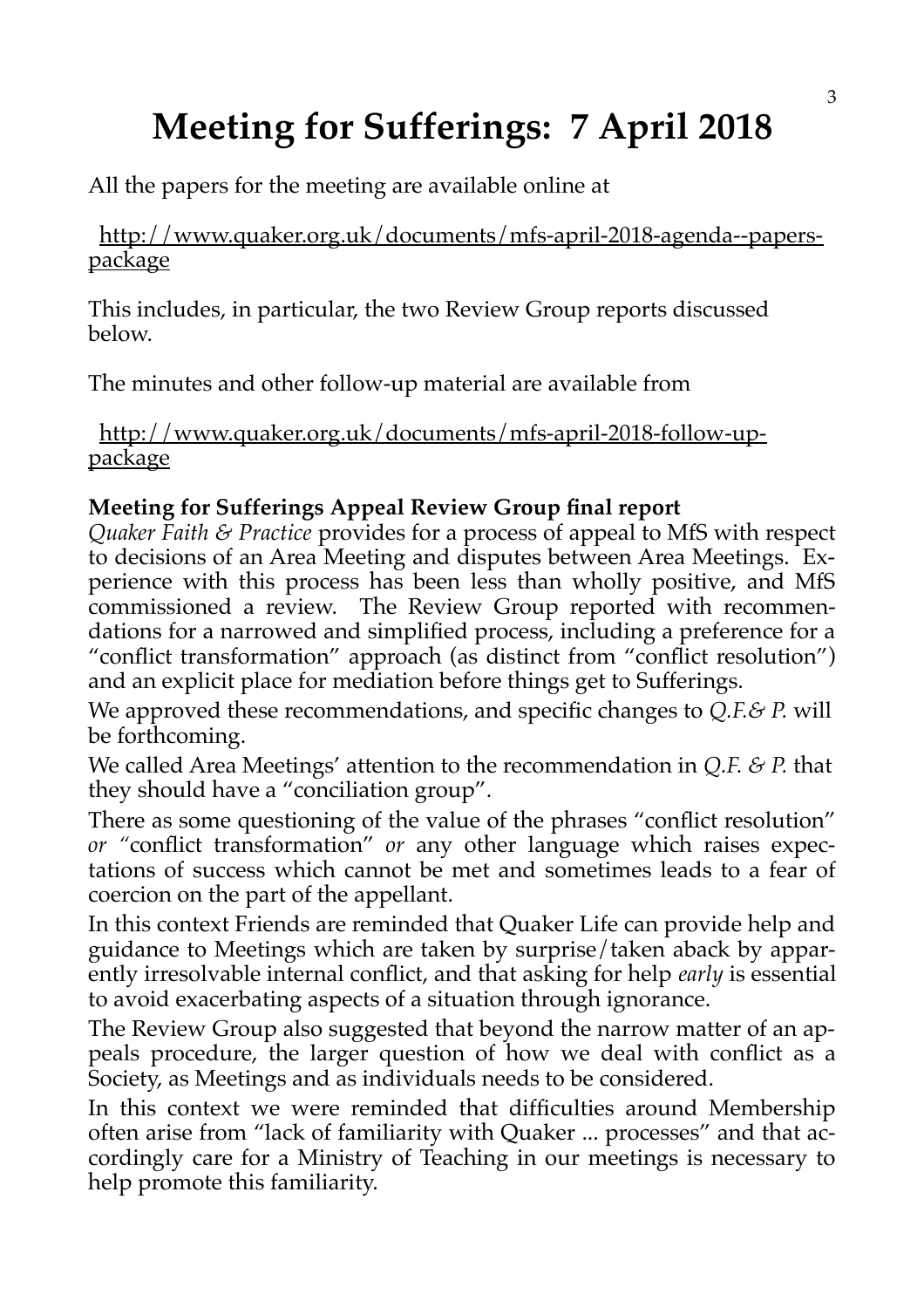## **Report of BYM Sustainability Group Review Group**

The Review Group reminded us of the Canterbury Commitment:

http://www.quaker.org.uk/documents/minute-36-leaflet-2011

The Sustainability Group was established by Sufferings to lead/guide Britain Yearly Meeting in taking the Commitment forward.

The situation is complex: the Sustainability Group has achieved much, but also struggled much. The Review Group recommended laying the Sustainability Group down, probably soon after the next Sustainability Gathering, in favour of mandating coordination between the different areas at the central level which can and do support sustainability. Concern was expressed by myself and others that giving responsibility for overseeing this coordination to Sufferings without any detail on how this to be carried out leaves a very significant gap and risks simply recreating the Sustainability Group under another name.

Actually deciding to lay the Sustainability Group down without a clear picture of what is going to take its place seemed premature, and was in the end not supported by MfS, which *did* support the recommendation for "a specially convened meeting/meetings of the clerks of BYM Sustainability Group, QPSWCC, ESP sub-committee, QLCC, QSC, BYM Trustees, the Board of Friends House Hospitality, MfS and all members of Management Meeting", after which we will need to come back to the question of the future for the Sustainability Group and/or the form of its replacement.

The need for a clearer articulation of the largely unspoken spiritual basis for the Commitment was raised.

The oft-remarked tension resurfaced between a feeling on the part of many that we ought to put sustainability at the centre of our efforts and a recognition that many others don't seem to be interested in doing so.

Some quotes from the floor:

"It's not surprising that we struggle, and blame each other, and get stuck." (*Laurie Michaelis*)

"This is the biggest thing we've ever tried to deal with." (*Laurie Michaelis*)

"Giving responsibility but no authority to working groups [*such as the Sustainability Group*] is Kafkaesque, not Quakerly" (*Lis Burch*)

"The major problem has been in how we connect a YM concern with the existing BYM work plan." (*Lis Burch*)

"What is it that has caused us to try to do this and fail five times?" (*Peter Morris*)

#### **Restoring Integrity to the Public Sphere**

We were asked to consider a concern from an AM on this topic, which asked whether BYM should be a "public champion of truth"?

4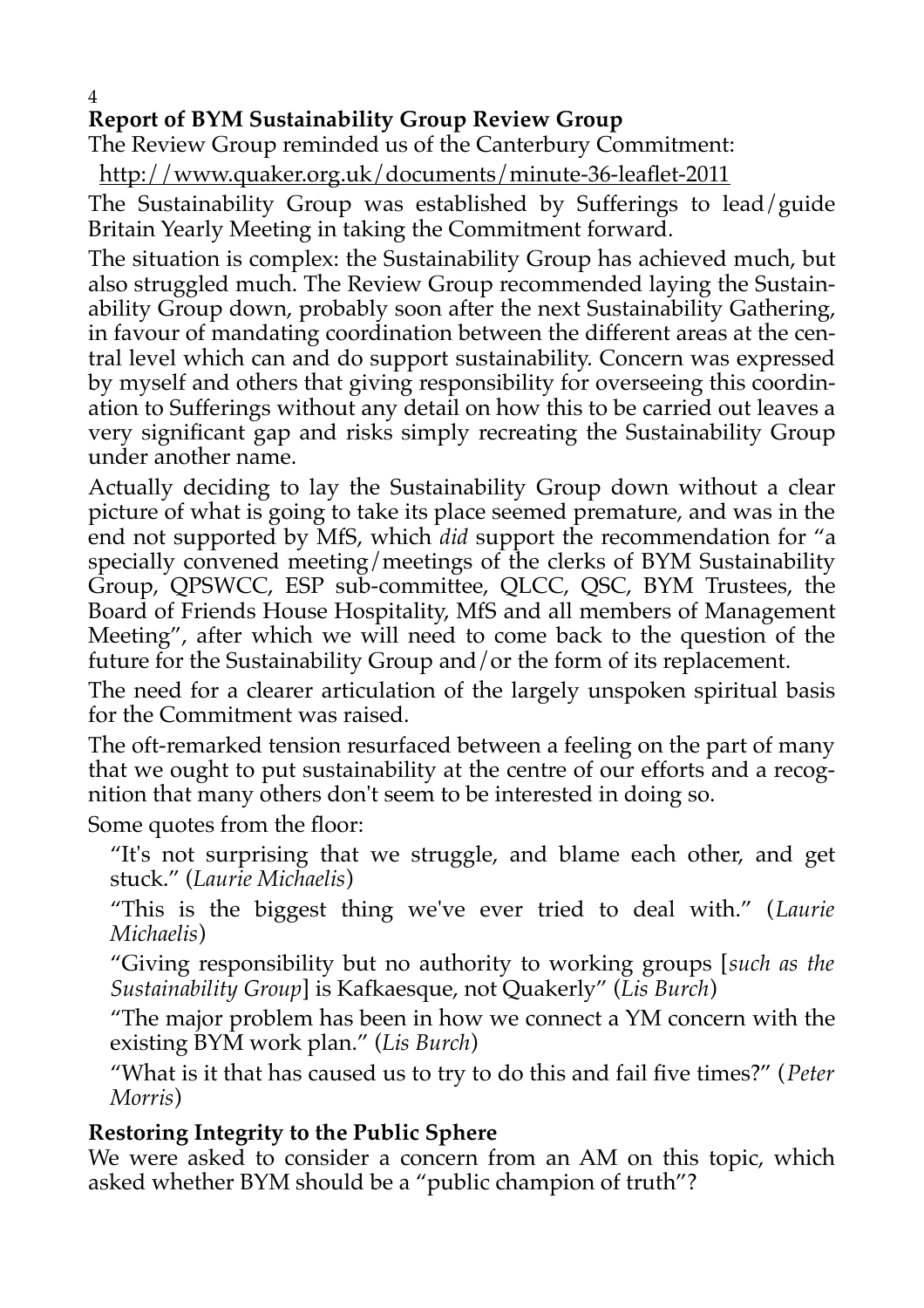We have had a testimony to truth since the 17th century, but the complex history of our more recent engagement with this issue begins in 1990 with a concern which created a central "Truth & Integrity in Public Affairs" [TIPA] programme. This was laid down in 2004.

We agreed to ask for input on this from Area Meetings, regarding both difficulties experienced and actions being taken.

#### **Trustees' Report**

There's a *lot* of work that Trustees do for us, it's quite amazing.

Here are just two points of particular interest:

The first is expressed in a single three-line paragraph in the middle of a ten-page report:

We agree that trustees, with the support of Management Meeting, should prepare a multi-year strategic plan. This should be done in careful consultation with committees and Meeting for Sufferings.

This is explained as

We acknowledge that there is a lack of an overall strategic framework below the very high level *Our Faith in the Future* and above the operational plan, which makes prioritising difficult and which we now need to address.

The second was a reflection about diversity:

[Trustees] are diverse in gender and geographical spread, [we] do not know on sexuality, and are not diverse on ethnicity.

In terms of age, we are better than many Quaker committees and half of us are in paid employment, but we do need younger Friends. We recognise that time constraints can be a problem for younger Friends who have less flexibility in their work schedules and often have family commitments.

At present only 15 of the 400 places in the BYM committee structure are occupied by under-35s.

We need to be radical as BYM trustees and experiment. Young Friends will bring themselves and bright thinking to being a trustee and learn in the process. We can and will adjust our meeting schedules to accommodate individual trustees.

Although filling jobs is hard enough without adding additional constraints, it's worth reminding ourselves that AMs have been asked to look to their own structures in this regard and report back to the centre, and at AM in November we agreed to consider this. As MfS intends to take this up later in the year we should not delay too much longer in doing so if our input is to be available in time.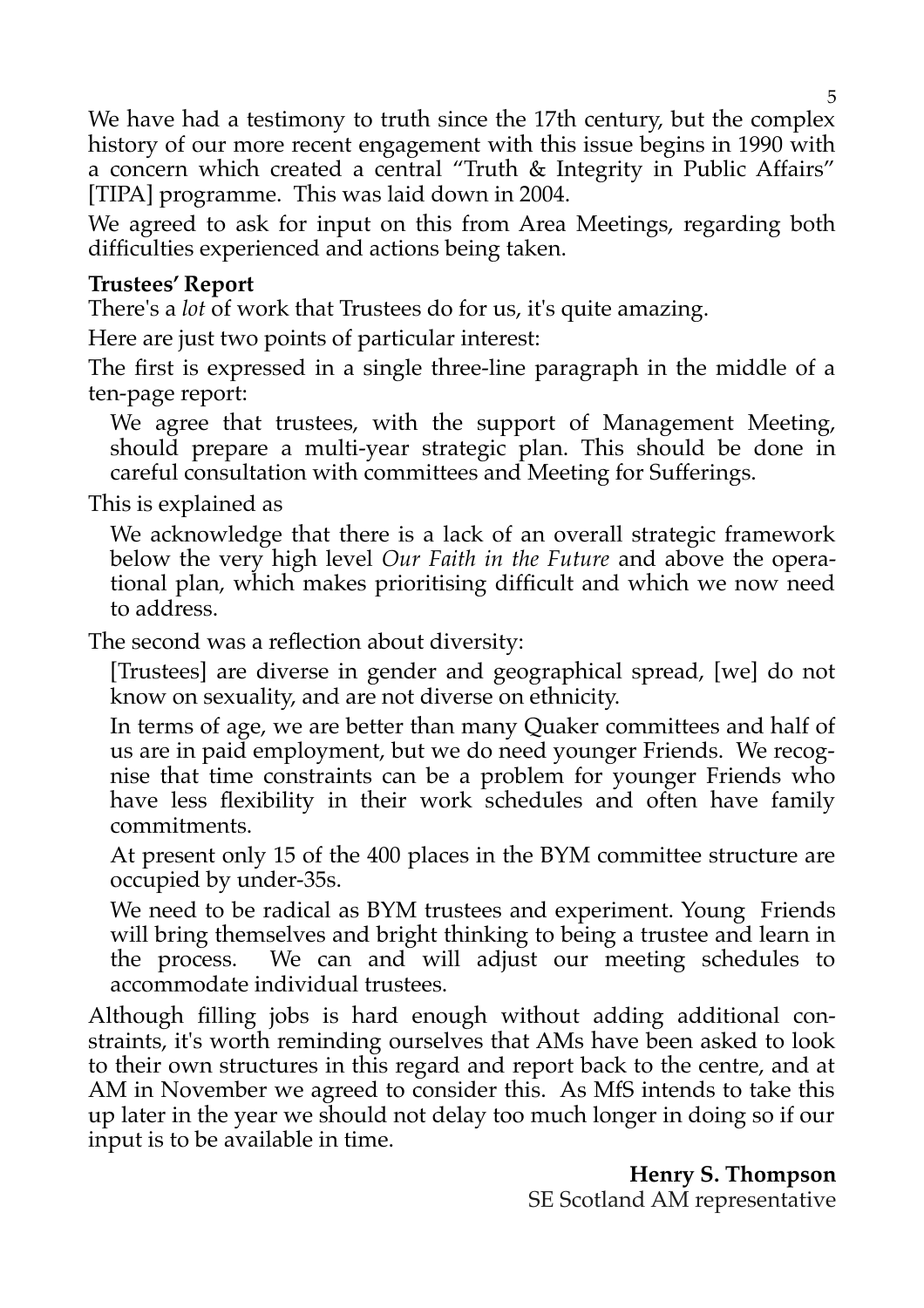## **EXPLORING COMMUNITY RESIILIENCE** *Introducing the work of Sustaining Dunbar*

#### *"When we try to pick out anything by itself, we find it hitched to everything else in the universe."* John Muir

When South East Scotland Area Meeting visited Dunbar on 17 March I was pleased to have the opportunity to give a short presentation introducing the work of **Sustaining Dunbar**, a community development trust with an explicitly green agenda.

Sustaining Dunbar's aim is to inspire people with the positive opportunities that the urgent necessity of rapid decarbonisation presents  $-\frac{1}{1}$  to come together to create a better, stronger community. Since 2008, Sustaining Dunbar has been supporting a range of new initiatives, aiming to make it easier to work locally; to cut energy consumption; to grow more (and healthier) food locally; and to improve public transport as well as making it safer and easier to walk and cycle. One of our first funded projects was a two-year community engagement exercise, which produced what we call our 'Local Resilience Action Plan'. This paints a picture of what a more localised, low-carbon economy could look like, and a gives a plan of how to get there. We sought to show how this would provide numerous opportunities: to re-connect with each other, with our place and with nature, and to share and learn new skills and develop meaningful local livelihoods – all crucial components of well-being.

We have incubated a number of new initiatives and enterprises including Dunbar Community Bakery (a community-owned co-operative with some thousand shareholders), CoWheels East Lothian car-share club, which is pioneering a 'pay as you go' alternative to car ownership for rural towns, OurLocality (a networked web platform for local community councils, projects and businesses), Mixer CIC (a social enterprise which is diverting waste from landfill to make it available for reuse, repair and upcycling) – and many more. We have also done a lot of work with schools to support them with embedding 'learning for sustainability' in the curriculum and as a means of reaching a wide range of households to provide advice and support on home energy efficiency, food growing, active travel and so on. We have transformed wasteland to create a community garden and orchard as a therapeutic space in the grounds of Belhaven Hospital. Currently, our main project is seeking to take over an empty building on Dunbar High Street to create a community-owned, co-working space.

It hasn't all been plain sailing and we face many barriers to implementing our action plan fully, not least structural issues around the planning system, land ownership, land prices and developer-led housing schemes, plus the lack of any meaningful, truly *local* democracy. There is also the challenge of lack of core funding.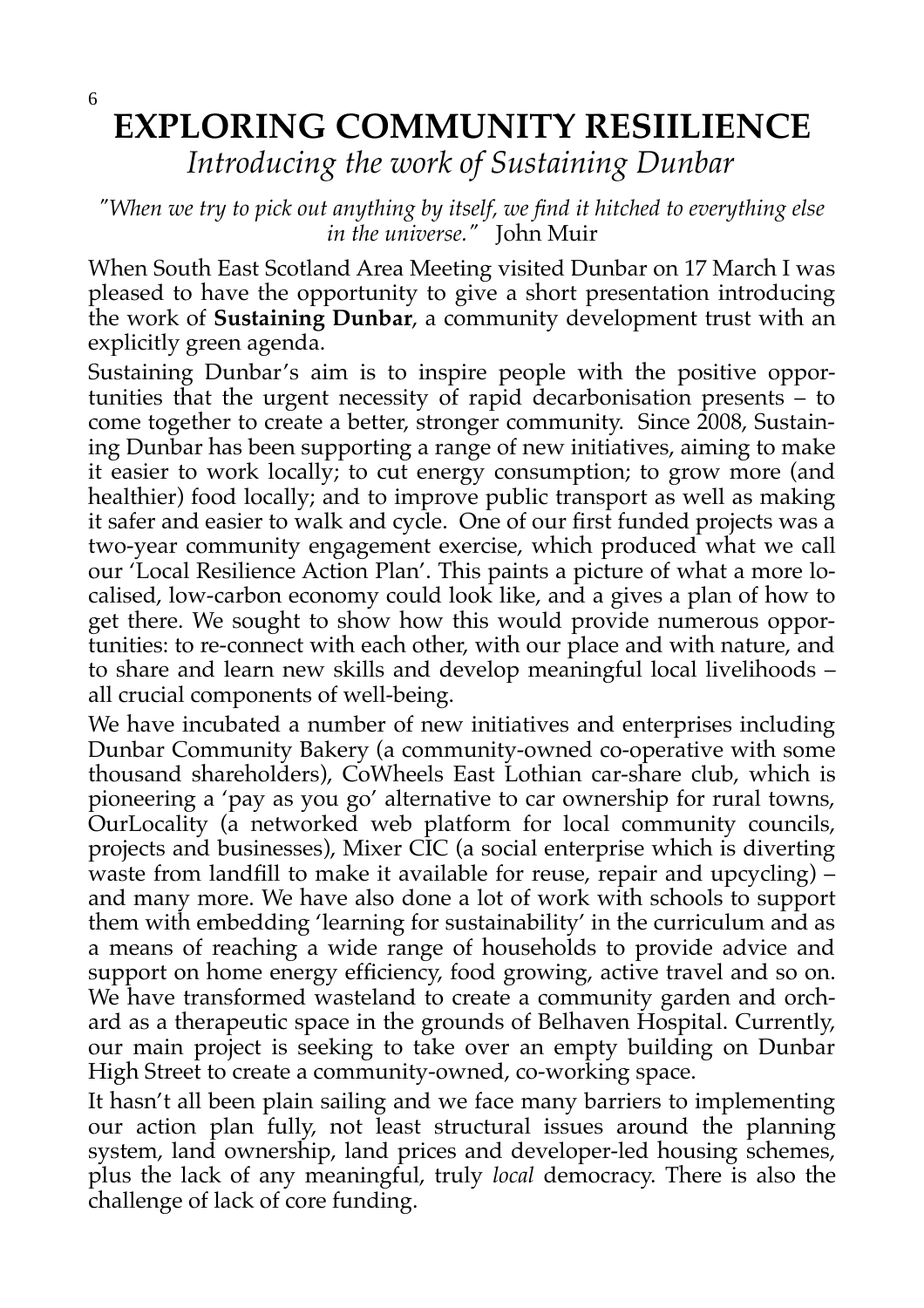I see climate change as a symptom of our social, economic and political systems becoming less and less fit for purpose. My belief is that 'bottomup' action is going to be vital in creating the fertile ground from which new social, economic and political systems for a sustainable, zero-carbon society can emerge. Creating that fertile ground means nurturing our own individual resilience along with the cultural and economic resilience of the places where we live. And it means joining with other communities in an open and sharing spirit of mutual inspiration and support. Perhaps, fundamentally, it means really seeking to embed our understanding that everything really *is* hitched to everything else.

**Philip Revell**

7

*Further information is at:* www.sustainingdunbar.org



## *Opposing War: Memorial Design Launch, 15 May 2018*

*The design by Edinburgh-based artist Kate Ive for a Memorial to Conscientious Objectors, and all who oppose war, will be unveiled at the Meeting House, 7 Victoria Terrace, on 15 May, 6:30–8:00 pm; doors open at 6:10 pm for a cup of tea.*

*Come meet the artist. Hear about her creative process, view a maquette of her engaging design, and find out how you can get involved in creating the sculpture and supporting the project. Historian Dr. Lesley Orr will speak about opposition to the First World War in Scotland and introduce Kate.*

*The event follows the Conscientious Objectors Day vigil, 5–6pm (by the National Gallery, off Princes Street), where there will be singing by Protest in Harmony, a reading of names of COs, descendants of COs speaking, and silence as we collect signatures on postcards calling for over 300 South Korean COs who are currently in prison to be allowed to do alternative service.*

*Registration for the event at the Meeting House is not required but helps us. Register on EventBrite at:* **[opposing-war-design-launch.eventbrite.com](https://opposing-war-design-launch.eventbrite.com/)** *Share the Event:* **<https://www.facebook.com/events/1682842095134502/>** *Twitter:* **@EdinPandJ #opposingwar**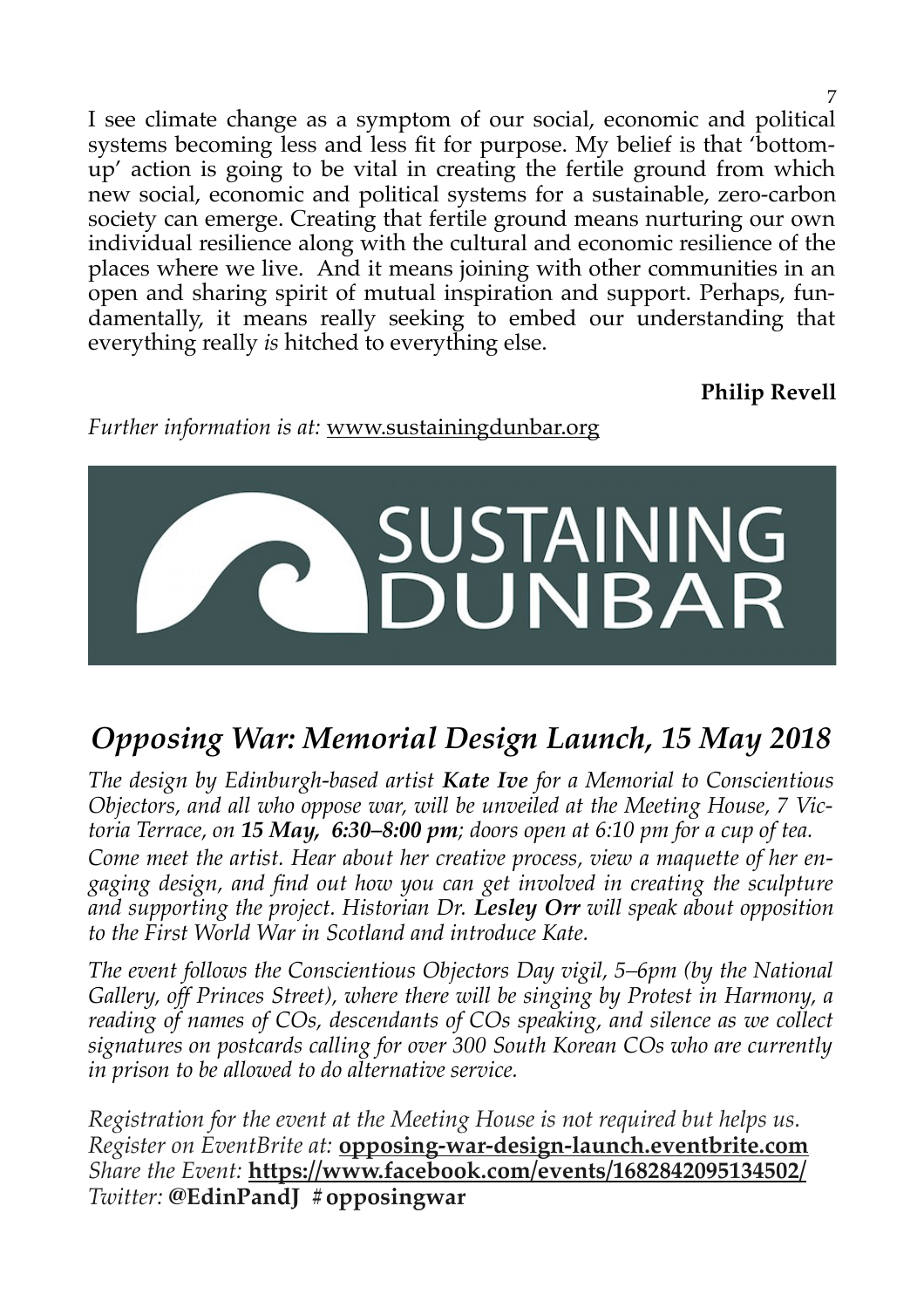## *The Changing Face of Faith in Britain: how should Quakers respond?*

**Woodbrooke, 16-18 March 2018**

## **Conference arranged by the Quaker Committee for Christian and Interfaith Relations and Woodbrooke**

The Quaker Committee for Christian and Interfaith Relations (QCCIR) is "given the task of keeping Britain Yearly Meeting informed of the various movements towards co-operation within the Christian church and opportunities for interfaith dialogue, and responds on their behalf to other Churches and faith communities" (*Q.F. & P.* 9.13) Our own Kate Arnot of Polmont Meeting is the Scottish QCCIR representative.

The times they are a-changing, and the religious landscape of Britain is changing, too. QCCIR is looking to see where British Quakers fit in to this changing picture – what are the implications of the changes for us? Does QCCIR need to consider changing the way it works, or the people with whom it works? Research was commissioned: a review of academic literature, a survey of people new to Quakers, a review of current contacts with religious or spiritual groups, and research on new faith and faith-based organisations with values similar to Quakers' with whom QCCIR might wish to work in future. The first three parts of the research have been completed: the fourth part, which is the most complex, is as yet incomplete.

Friday night was largely getting to know each other and some members of QCCIR. On the Saturday morning Grace Davie, Emeritus Professor of the Sociology of Religion at Exeter University, spoke about the changes that have taken place in the British religious landscape in the last twenty years, while Ben Pink Dandelion and researcher Francesca Montemaggi summarised the first three parts of the research. In small groups we considered our reactions to the picture Grace Davie had painted and then one of a range of questions – I chose *How can we better share our faith as Friends? –* before coming together to share our conclusions. On the Sunday, Ben described the fourth, as yet incomplete, part of the research – trying to identify new "groups which have some kind of spiritual element" with whom we might liaise. We shared our responses to the questions *Where do we go from here?* and *What might QCCIR do next?* and closed our weekend in worship.

I was a little confused during the weekend, as we seemed to be focusing on outreach rather than ecumenical and interfaith relations: I realise now that it is the fourth, as yet incomplete research which is of greatest interest to QCCIR. Some of the conference participants were deeply involved in ecumenical and interfaith work at very local or AM level (or both) while others, like me, had come from a position of relative ignorance to learn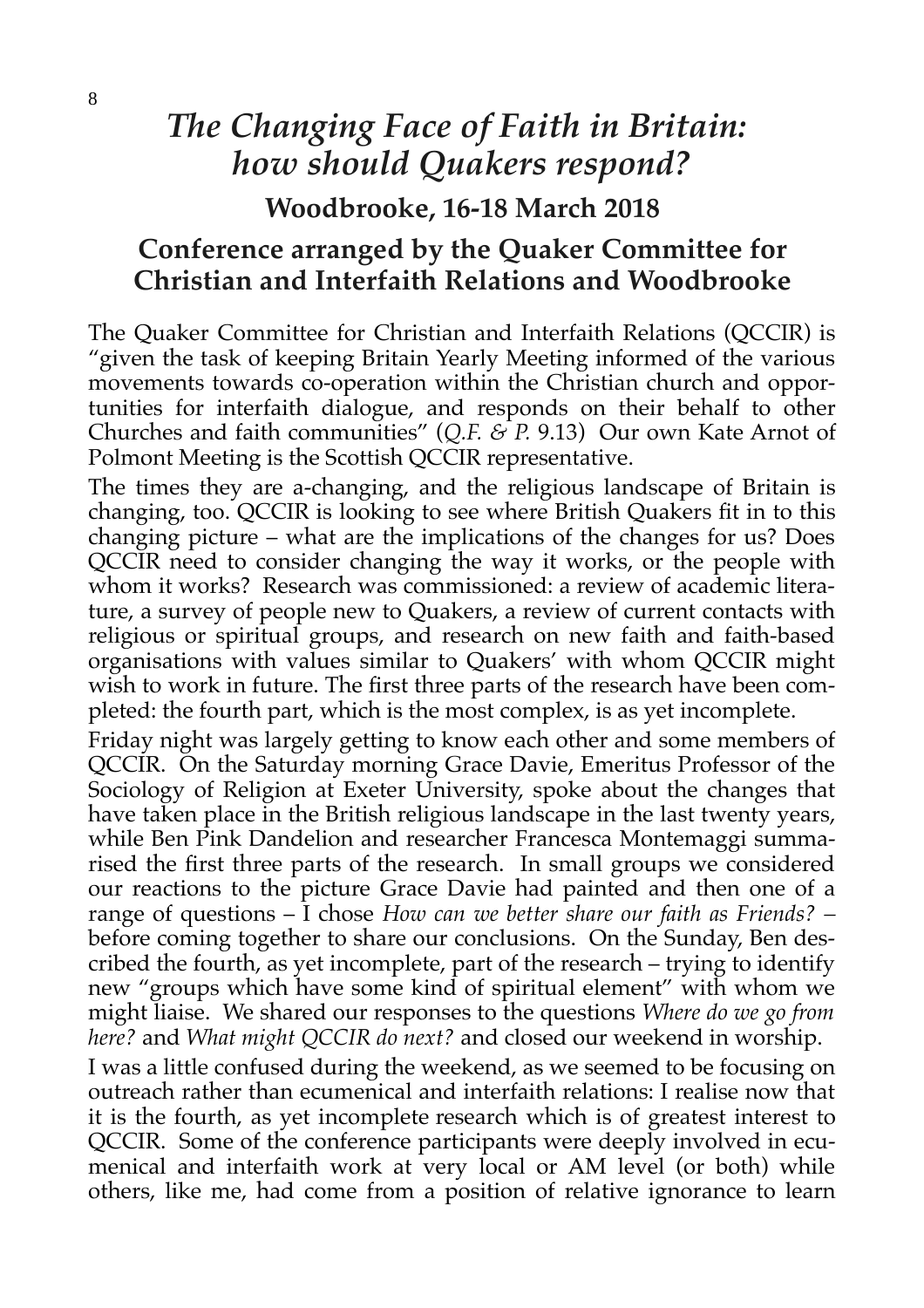about QCCIR and ecumenical/interfaith relations. I had greatly enjoyed the previous weekend's interesting and wide-ranging session at General Meeting for Scotland when we considered whether ecumenical and interfaith relations should be one of GM's priorities in the next few years. The general feeling at GM was that yes, we should be continuing with building and developing relationships with both ecumenical and interfaith bodies – and that many people were already doing a lot in a quiet way in their own areas in addition to Quakers' representation at major gatherings of other bodies like the Church of Scotland's General Assembly.

Despite my confusion, I enjoyed the weekend. I had a splendid time strengthening links with other Scottish Friends, and had a lovely Harry Potter conversation with a participant in another course I'd met on last autumn's *Handmaidens of the Lord* course. There was also the opportunity to sign up to be kept in touch with the work of QCCIR and, similar to the email list proposed at the recent GM for Scotland, an opportunity to express willingness to attend ecumenical and interfaith events to which Quakers have been invited.

It was fascinating to hear Grace Davie's clear account of how the 'faith landscape' in Britain has changed in the last twenty years, and to learn from the research what had attracted people who'd recently come to Quakers. The members of QCCIR seemed very appreciative of the feedback they received, and I found sharing in the small groups enriching – but the question of how we as Quakers should respond to the changing face of faith in Britain remains unanswered! There is plenty of scope for more conversation, more sharing of experience, and more consideration of the results of the research project and how this might affect our approach to and relations with non-Quakers.

#### *Summary of Grace Davie's findings and QCCIR commissioned research*

Grace Davie gave us a lucid and fascinating account of the changes she has noticed since the first edition of her book *Religion in Britain since 1945: Believing without Belonging* (1994). These have been incorporated in the second edition, now subtitled *a Persistent Paradox* (2014) making it, in effect, a totally new book*.* There have been changes not just in the nature of society – in 1994 John Major was Prime Minister and George Carey Archbishop of Canterbury – but also in the nature of religion both in Britain and the wider world, the way scholars regarded the subject in the light of new data, and in Grace Davie's own scholarly development in the light of her opportunities to see her own country from outside while working abroad.

She identified five factors contributing to the change: Britain's cultural heritage, which was in essence Judaeo-Christian [days of the week, organisation of the calendar, the parish as the building block of society] has changed radically. To many people Friday is now the most important religious day of the week - but this is not taken into account in the workplace.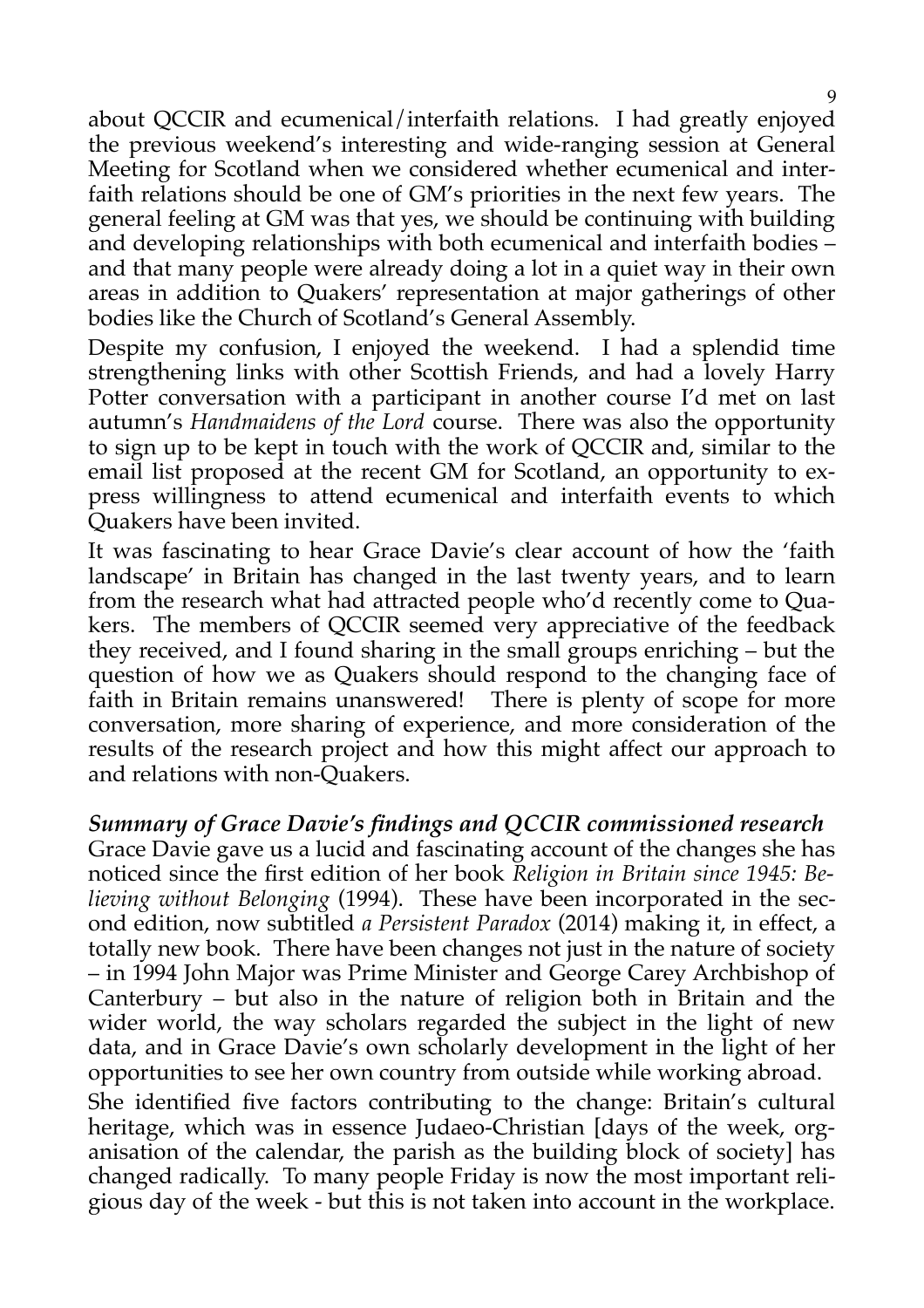To many, the current view is that religion is "a public utility", there to be sampled at will, with a few people sustaining the denominations while the many on the fringes dip in and out. There has been a shift in attitude towards religion "from obligation to consumption" in which people choose to be involved in religion rather than feeling obliged to take part. The inmigration of people from other countries brings in different religions and cultures but also in some instances contributes to the renewal of existing denominations (e.g. the Polish contribution of renewal to the Catholic church in Britain) and there are an increasing number of secular alternatives. She noticed two growth areas within Christian denominations – that of evangelical/charismatic groups who offer experiential religion; and cathedrals, which offer art, music, anonymity in addition to being part of the growing pilgrimage tradition both here and in Europe. It's a very complex, and two-way situation – it's not always the obvious who gains from this cross-fertilisation: the changes are occurring throughout Europe, but the rest of the world is "significantly religious", and not likely to change.

**Her overriding message to Quakers is that we have to be worthwhile and have something definite to offer! What can we do, she asks, to make people** *want* **to be with us?** Generally people talk more about religion than they used to, and don't simply want cerebral engagement with notions. There are extremes of religion, but the important area to look at is the middle ground: find places where faith of all kinds is valued, and debates can take place, not with a view to conversion but as a two-way exchange.

Grace Davie summed up her findings thus:

*The centre of British society is gradually shifting away from Christianity, but remains deeply coloured by it. New forms of accommodation [*i.e. *expressions of spirituality] are beginning to evolve, which are more likely to be secular than religious.*

*Within these new formulations, engaged Christians are likely to become one minority amongst others, but will have the weight of history on their side.*

*In short, the cultural deposits can still be felt but in new ways: in what might be termed a hierarchy of minorities, one of which finds expression in an established church.*

#### *QCCIR research*

#### **Part 1**

Francesca Montemaggi's research began with Census data, which showed a drop of four million in the number of people identifying as Christians – 71.7 % of the population in 2001 down to 59.3 % in 2011 – while the number of people declaring no religious affiliation rose by 6.4 million. Quakers also reported a decline in numbers. It must be noted, however, that people declaring themselves to have 'no religion' does not necessarily mean they are atheists or humanists, merely that they don't identify with the main-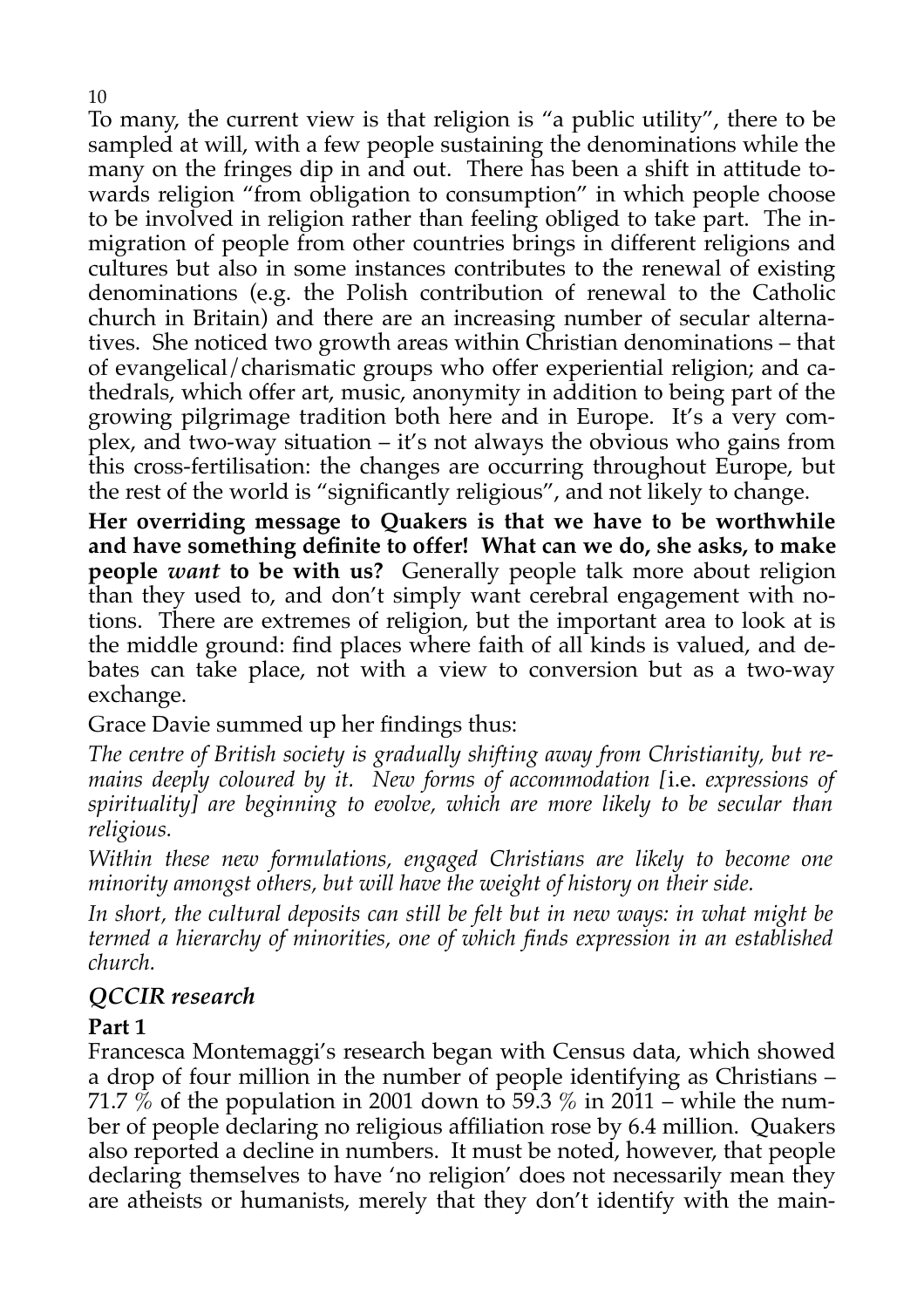stream religious organisations named on the census forms! The rise of "none"s is significant, says Francesca, but "*symptomatic of a wider shift in religious organisation and religious narratives rather than a sign of an increasingly irreligious society. Christian discourse, symbols, and authorities have far less relevance in today's Britain*."

Part 1 of the research also reviewed academic literature, and sought to identify how people see and understand 'religion' – not just as "*a creed, a statement, a belief system*" [which many people find unsatisfying] but also the experiential, emotional and community aspects of religion, which are not always seen. Francesca reminded us that people don't always have a choice of religion – in some communities one 'version' may be the only one on offer – and that many people come to see "*my* version, *my* reality" as the only one!

**Part 2** of the research invited people who had been attending Quaker meeting for less than three years to respond to a survey, and follow that with a personal interview if they wished. Francesca found that 71 % of respondents had a Christian background, but had not necessarily simply 'jumped ship' – only 50 % had been current adherents of a Christian denomination before coming to Quakers. Some were 'lapsed Christians' who had been curious about other denominations and other faiths. Interestingly, 50 % of respondents were over 60 years old. (The Quakers in Britain survey found that 87 % of people came to Quakers as adults, and their average age when they did so was 43.) There was no single clear route by which people came to Quakers, but they were attracted by what they saw as 'meditation' and 'questioning'. Respondents liked our theological openness, our searching, our diversity; our spirituality, with silent worship central – open, and nondirected; and the feeling of 'finding a home' – theologically, spiritually, politically and maybe socially. Quakers' acceptance of everyone was very important, particularly of LGBTQI and disabled people. It was also clear, however, that becoming a Quaker could break up families (if other family members didn't want to change the *status quo*), and that like-mindedness could become cliqueiness.

One third of new attenders applied for membership within three years: others were very content to remain 'on the fringe'. Questions that Francesca raised – are we serious enough? Do we offer enough incentive to stay? New people are often left to float, and so float away… Coming home is comfortable, but what is the extra we can offer to invite people to stay. Do we spend time developing new attenders, teaching them, offering opportunities for learning? Comments included "*the ministry was not from God, it was more like chatting*"; *there is no opportunity except during worship for people to say anything – coffee time is too short; there are no opportunities to learn, or to discuss what it means to be a Quaker.* Some people have a very negative experience of religion, and we need to be mindful of this, thinking and talking about what words mean to us or might mean to others (*overseer* is a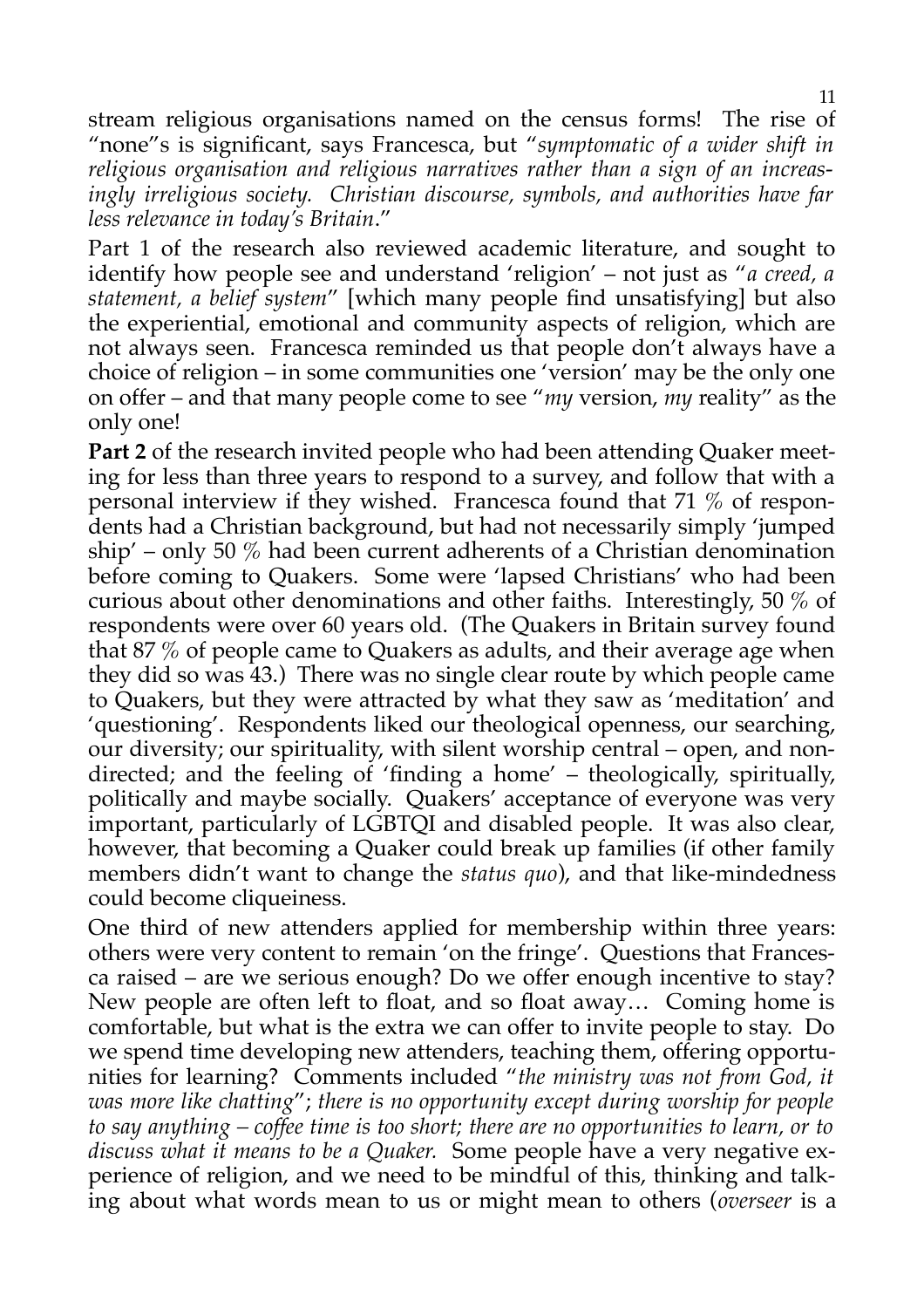good example!); learning more about Christianity and its origins could also help. Many people are not comfortable with 'god language' – again, talking about what words mean to us, and how we 'translate' language that doesn't sit comfortably with us, can be helpful. Our ethics appeal greatly, and many people are active in non-Quaker organisations – this is good, but we don't often take the opportunity to TALK about our Quakerism and what we learn through it.

**Part 3** of the research, done by Ben Pink Dandelion, looked at the current state of ecumenical and interfaith involvement at both national and local level in five categories – friendship, mutual learning, joint work, joint worship, and ecumenical work to invite people to return to their faith roots (very few Quakers were involved in this last category). He concluded that much of the work was done at LM level – there are fewer opportunities for engagement and involvement *via* AM. Simple ways include engaging with the groups using your Meeting House – saying hallo and welcoming them as they come in, engaging them in conversation if appropriate, exchanging ideas, and having simple literature on display.

Ben reiterated that a high percentage of newcomers apply for membership within three years, but there is no data on how many "stick". He added that some Quakers move on elsewhere and these fall into three categories: one third moved on to another faith; two-thirds still felt they were Quakers, and still worshipped after the manner of Friends, either on their own or with their AM (having resigned their membership) – but they felt that either BYM had left them behind as it moved on, or that BYM was not catching up with them fast enough!

The incomplete **Part 4** tried to identify groups with "some kind of spiritual element", with which Quakers might consider liaising. So far Ben has identified at least seventy, ranging from the Metropolitan Community Church and the Sibyls, working in the LGBTQI community, through Jehovah's Witnesses, Christian Scientists and Unitarians, to  $20<sup>th</sup>$  century groups like the Christadelphians and Christian Scientists, while also including pagan, Buddhist, Daoist and Sufi groups, and groups like the Woodcraft Folk and twelve-step programmes. He pointed out that some of these might not want to engage with Quakers – and *vice versa*! Some groups fit under the interfaith umbrella, some do not; and the range and extent of the groups is such that it would take a massive amount of time and energy, beyond the scope of the research project, to make meaningful contact with all of them.

#### **Mary Woodward**

#### *Benjamin Lay – Quaker Abolitionist*

*Mary Woodward has drawn my attention to this interesting article on the BBC website –* [http://www.bbc.co.uk/news/uk-england-essex-42640782.](http://www.bbc.co.uk/news/uk-england-essex-42640782) *A biography was published last year:* The Fearless Benjamin Lay *by Marcus Rediker (Verso, £17.99, ISBN 978-1786634719* – *due in paperback in September.)* Ed.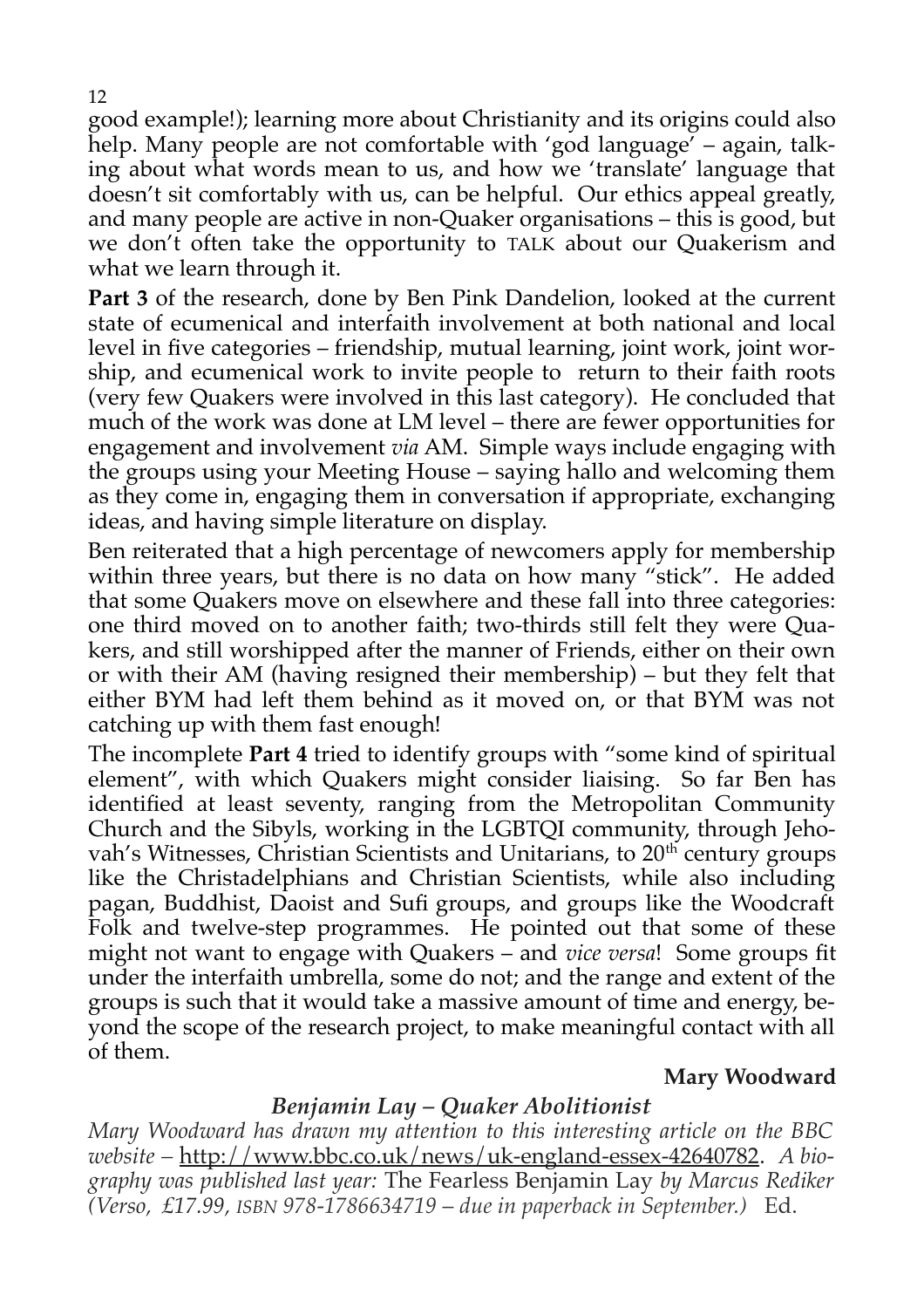## *Northern Friends Peace Board Gathering Huddersfield, 14 April*

Snow having prevented the Board's March meeting at Carlisle, the trustees agreed to plan two additional events before the next regular meeting, at Glasgow in June. The first was at Huddersfield Meeting House in April, and although neither of our AM reps was able to be present there were some twenty participants who were warmly welcomed by local Friends.

The gathering was taking place as news broke of the missile strikes against Syria: a development that was much in participants' minds throughout the day. Partly for the benefit of new members, there was reflection on the Board's activities in 2017, and sharing of information on current concerns.

Many of these come under the broad heading of *Challenging militarism:* the need to encourage more countries to sign the Treaty on the Prohibition of Nuclear Weapons (TPNW); and promoting conversion and diversification in industries involved in armament manufacture, in part though encouraging divestment, as in the "Don't Bank on the Bomb" campaign. QPSW have produced a briefing ahead of the Geneva conference which will review the Nuclear Non-Proliferation Treaty. Friends were reminded of the link between the independence movement and attitudes in Scotland toward Trident, and of the demonstration at Faslane planned for 22 September. On the arms trade, there was news of vigils – in Bolton, outside a missile factory, and in Huddersfield, focussing in particular on sales to Saudi Arabia. A film *Shadowland* was commended as a means of raising awareness of the issues [evidently *not*, then, the 2008 Hollywood picture of that title] as was a production by the Ice and Fire theatre group, *Arming the World.* Quaker witness is planned for the Eurosatory arms fair in Paris in June, under the banner *Stop Fuelling War*; some Friends present had been involved in protests at the DSEI [Defence and Security Equipment International] fair in London in September, and plans are in hand for the next one, in 2019. Militarism and young people has been a particular area of concern: QPSW and Forces Watch have jointly produced a resource pack, *Take Action on Militarism*, and there was news of Peace Education activities, in particular by East Cheshire AM and the Edinburgh Peace & Justice Centre.Information was shared about the Prince William Award scheme in schools, which seeks to instil a military ethos, but also Friends were told of visits to schools by Veterans for Peace. Conscription is a live issue for young people in many countries, and the plight of young Israelis in particular was highlighted; Friends were reminded that 15 May is International Conscientious Objectors Day [*see page 7 for news of events in Edinburgh*]; and that the UK's Armed Forces Day now lasts a week – 23-30 June. There was general discussion on two themes: *Roots of violent conflict* and *Routes to Peace* – I suppose the pun was intended. Among the roots, various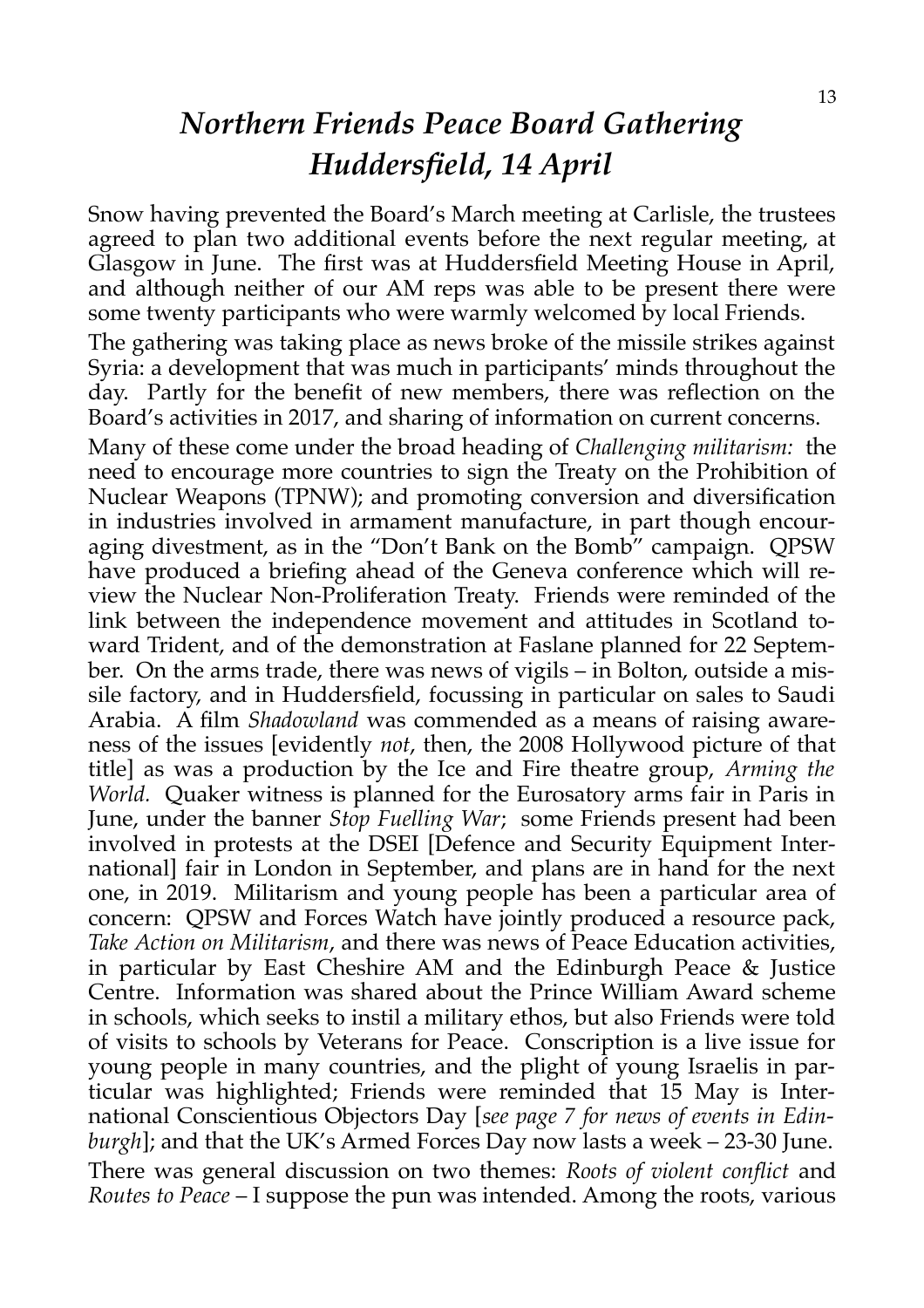factors were mentioned: climate change, unequal distribution of resources and the 'need' for enemies; and, particular to the UK, wealth inequality, the role of the media, the insecurity faced by those not seen as British and the "calculated cruelty" of austerity. As routes, several specific things were cited – the Sanctuary movement; campaigns against the detention of refugees, against fracking, and for international solidarity; constitutional reform – as well as general principles, some of which were reasserted in the closing reflections on what helps Quakers and others to act for peace.

Here, participants talked of the vital importance of linking with others, knowing that we don't have to do it all. Persistence is essential – we never know when a significant breakthrough may come – and we must continue to explore ways of making it easy for people to find information and resources that will enable them to take action.

The second interim gathering will be at Lancaster on 12 May.

**Alan Frith**

**[**from notes by **Philip Austin**, NFPB Co-ordinator**]**

#### *Links to some of the information and resources shared during the Huddersfield gathering are given below.*

• QPSW briefing calling on the government to take part in the UN highlevel international conference on nuclear disarmament 14-16 May 2018

– [https://quaker-prod.s3.eu-west-](https://quaker-prod.s3.eu-west-1.amazonaws.com/store/5b2d6dc05eaf1f3b7b8dfcedad0ba939f7c119e022d8fc2412356f4d7d0b)

[1.amazonaws.com/store/5b2d6dc05eaf1f3b7b8...](https://quaker-prod.s3.eu-west-1.amazonaws.com/store/5b2d6dc05eaf1f3b7b8dfcedad0ba939f7c119e022d8fc2412356f4d7d0b)

- Don't Bank on the Bomb 2018 report –<https://www.dontbankonthebomb.com/2018-report/>
- NAE NUKES ANYWHERE! International Rally at Faslane, 22 September – [http://www.nuclearban.scot/nae-nukes-anywhere-international-rally](http://www.nuclearban.scot/nae-nukes-anywhere-international-rally-at-faslane-22nd-september/)[at-fas…](http://www.nuclearban.scot/nae-nukes-anywhere-international-rally-at-faslane-22nd-september/)
- Stop Fuelling War Quaker witness at the Eurosatory arms fair, Paris, 11- 15 June 2018 –<https://stopfuellingwar.org/en/>
- West Yorkshire Campaign Against Arms Trade – <https://www.facebook.com/WestYorkshireCAAT/>
- Report of vigil at MBDA weapons factory near Bolton [http://www.theboltonnews.co.uk/news/bolton/16119231.Silent\\_anti\\_](http://www.theboltonnews.co.uk/news/bolton/16119231.Silent_anti_war_protest_outside_weapons_factory/) war prot...
- Arms to Renewables –<https://www.caat.org.uk/campaigns/arms-to-renewables>
- Information about conscription and Conscientious Objection in Israel – [https://www.wri](https://www.wri-irg.org/en/programmes/world_survey/reports/Israel)[irg.org/en/programmes/world\\_survey/reports/Israel](https://www.wri-irg.org/en/programmes/world_survey/reports/Israel)
- Veterans for Peace UK  $-\frac{\text{http://vfpuk.org/}}{}$

14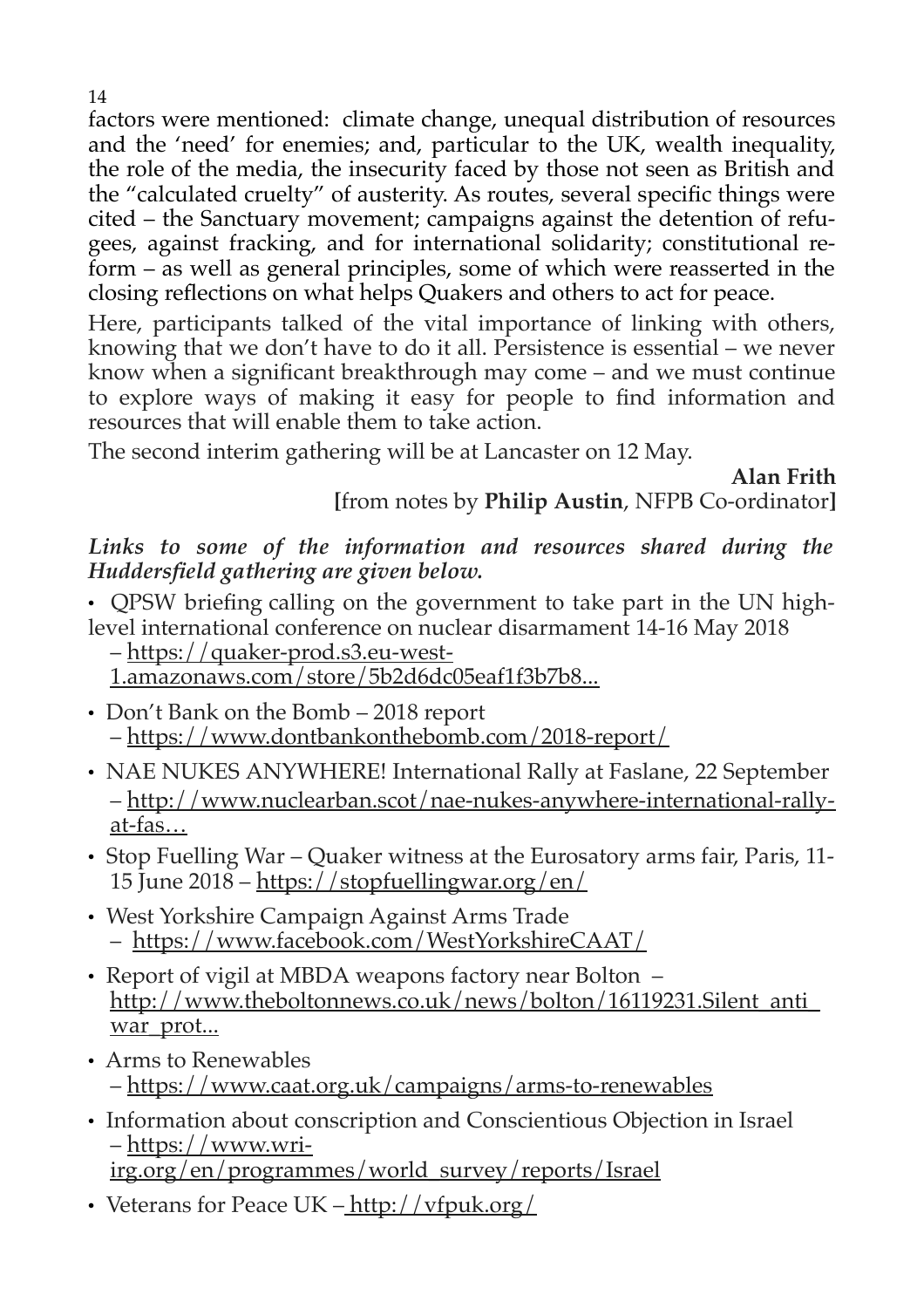- *Take Action on Militarism* resource pack – [https://www.quaker.org.uk/our-work/peace/challenging-militarism-](https://www.quaker.org.uk/our-work/peace/challenging-militarism-1#heading-1)[1#heading-1](https://www.quaker.org.uk/our-work/peace/challenging-militarism-1#heading-1)
- *Collateral Damage: A project for Remembrance 2018* – <http://ppu.org.uk/collateral-damage/index.html>
- *Rethinking Security* national conference, 15 June – [https://www.quaker.org.uk/events/rethinking-security-national](https://www.quaker.org.uk/events/rethinking-security-national-conference)[conference](https://www.quaker.org.uk/events/rethinking-security-national-conference)

## **Books of possible interest**

**\_\_\_\_\_\_\_\_\_\_\_\_\_\_\_\_\_\_\_\_\_\_\_\_\_\_\_\_\_\_\_\_\_\_\_\_\_\_\_\_\_\_\_\_\_\_\_\_\_\_\_\_\_\_\_\_\_\_\_\_\_\_\_\_\_\_\_\_\_\_\_\_\_\_\_\_\_\_\_\_\_\_\_\_\_\_\_\_\_\_\_\_\_\_\_\_\_\_\_\_\_\_\_\_\_\_\_\_\_\_\_\_\_\_\_\_\_\_\_\_\_\_\_\_\_\_\_\_\_\_\_\_\_\_\_\_\_\_\_\_\_\_\_\_\_\_\_\_\_\_\_\_\_\_\_\_\_\_\_\_**

*Moscow Diary –* Marjorie Farquharson, Matador (Troubador Publishing), 2018. The diary kept by Marjorie during her time in the Russian capital, where, in 1991, she set up Amnesty International's first Information Office in the city, becoming the first westerner working in the human rights field to be permanently based there. [*We hope to have a full review of* Moscow Diary *in our next issue.*] ISBN 978-1-78803-867-6 (pbk: 352 pp. £10.99)

*Nonviolent Resistance to the Nazis –* George Paxton, YouCaxton Publications, 2016. As its preface states at once, this is not a work of original research; the case studies which make up the middle third of the book, "Resisters and Rescuers" are drawn from published sources, and much of what is recounted in the first third, about the opposition in Germany before the war, is familiar. Nevertheless, working on the basis that "the traditional method of dealing with large scale conflicts has such massive defects, both practical and moral, that it makes sense to explore alternatives with urgency" the author makes an impressive case for the effectiveness of protest, persuasion and non-cooperation, even against a regime as brutal as the Third Reich in the middle of a war. ISBN 978-1-911175-18-6 (pbk: 244 pp. £10.00)

*It's Basic Income: The Global Debate* – Amy Downes & Stewart Lansley (eds), Policy Press, 2018. Among the 38 chapters here, there are five by "dissenting voices" setting out why Basic Income cannot work, seven of case studies from North and South America, Africa and Europe (although not all have yet taken place: whereas the Brazilian experiment began in 2008, the report from Kenya is entirely in the future tense), several by politicians, one by a rock star (Brian Eno of Roxy Music) and one by our Friend Annie Miller. Desmond Tutu calls it "a vital contribution and guide to the growing global debate." ISBN 978-1-4473-4390-5 (pbk: *xix* + 225 pp. £14.99)

See also the note at the foot of page 12. The book's full title is *[The Fearless](https://www.amazon.co.uk/Fearless-Benjamin-Lay-Revolutionary-Abolitionist/dp/1786634716/ref=sr_1_1?s=books&ie=UTF8&qid=1525816400&sr=1-1&keywords=benjamin+lay) [Benjamin Lay: The Quaker Dwarf Who Became the First Revolutionary Aboli](https://www.amazon.co.uk/Fearless-Benjamin-Lay-Revolutionary-Abolitionist/dp/1786634716/ref=sr_1_1?s=books&ie=UTF8&qid=1525816400&sr=1-1&keywords=benjamin+lay)[tionist.](https://www.amazon.co.uk/Fearless-Benjamin-Lay-Revolutionary-Abolitionist/dp/1786634716/ref=sr_1_1?s=books&ie=UTF8&qid=1525816400&sr=1-1&keywords=benjamin+lay)* (The hardback has 224 pp.; the forthcoming paperback may have more as it includes a new preface.)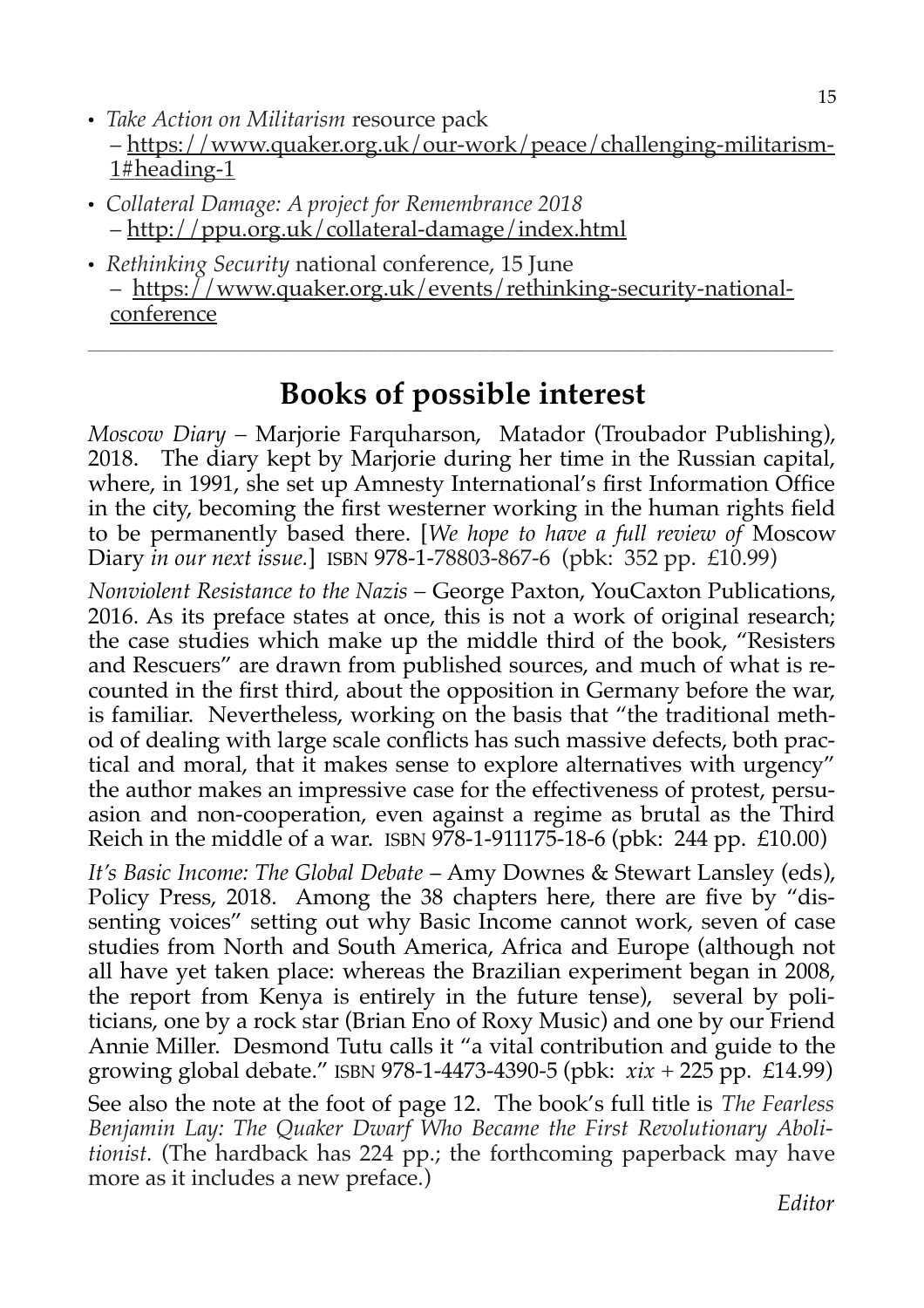#### **Minutes of Area Meeting held on Saturday 17 March 2018 at the Bleachingfield Centre, Dunbar**

#### **2018/03/01 Worship and introductions**

We began our business meeting with a period of worship.

We have ensured those present know each other's names and meetings. The attendance will be recorded in the concluding minute.

**2018/03/02 The minutes of our last meeting,** held on 22 January 2018 at Edinburgh Quaker Meeting House, have been signed and entered in the minute book.

#### **2018/03/03 Recording a decision made by Between Meetings Procedure** We record the following:

*19 February, 2018*

*Further to minute 2018/01/06, overseers have suggested Alison Chalmers (South Edinburgh) and Simon Jackson (Central Edinburgh) as visitors for Annette May. We appoint these Friends and ask them to report back to AM when the time is right.*

> *Elizabeth Allen, Clerk South East Scotland Area Meeting Alastair Cameron, Assistant Clerk South East Scotland Area Meeting*

#### **2018/03/04 Matters arising**

#### **a) Newly admitted remand prisoners without personal cash**

Further to minutes 2017/08/06, 2017/09/03, 2017/11/03 and 2018/01/ 04(a), Kate Arnot and Mariot Dallas from Polmont Meeting met with Michael Matheson MSP, Cabinet Secretary for Justice, on 23 February.

He accepts and supports our concern for remand prisoners without personal cash, and is considering our suggestion that criteria for the use of the Common Good Fund in each Scottish Prison Service prison be amended to include assisting remand prisoners without personal cash.

His preferred remedy is to reduce the number of remand prisoners and work towards the introduction of a statutory presumption against the use of custodial sentences of twelve months of less. In keeping with this, he has increased funding for supporting and developing alternatives to prison, such as Community Payback Orders and electronic monitoring.

Mariot and Kate have agreed to meet Michael Matheson in a year's time to review the situation and to update him on the sum of money South East Scotland Area Meeting has donated to remand prisoners in HMP Edinburgh.

We record our thanks to Mariot and Kate for their work on this.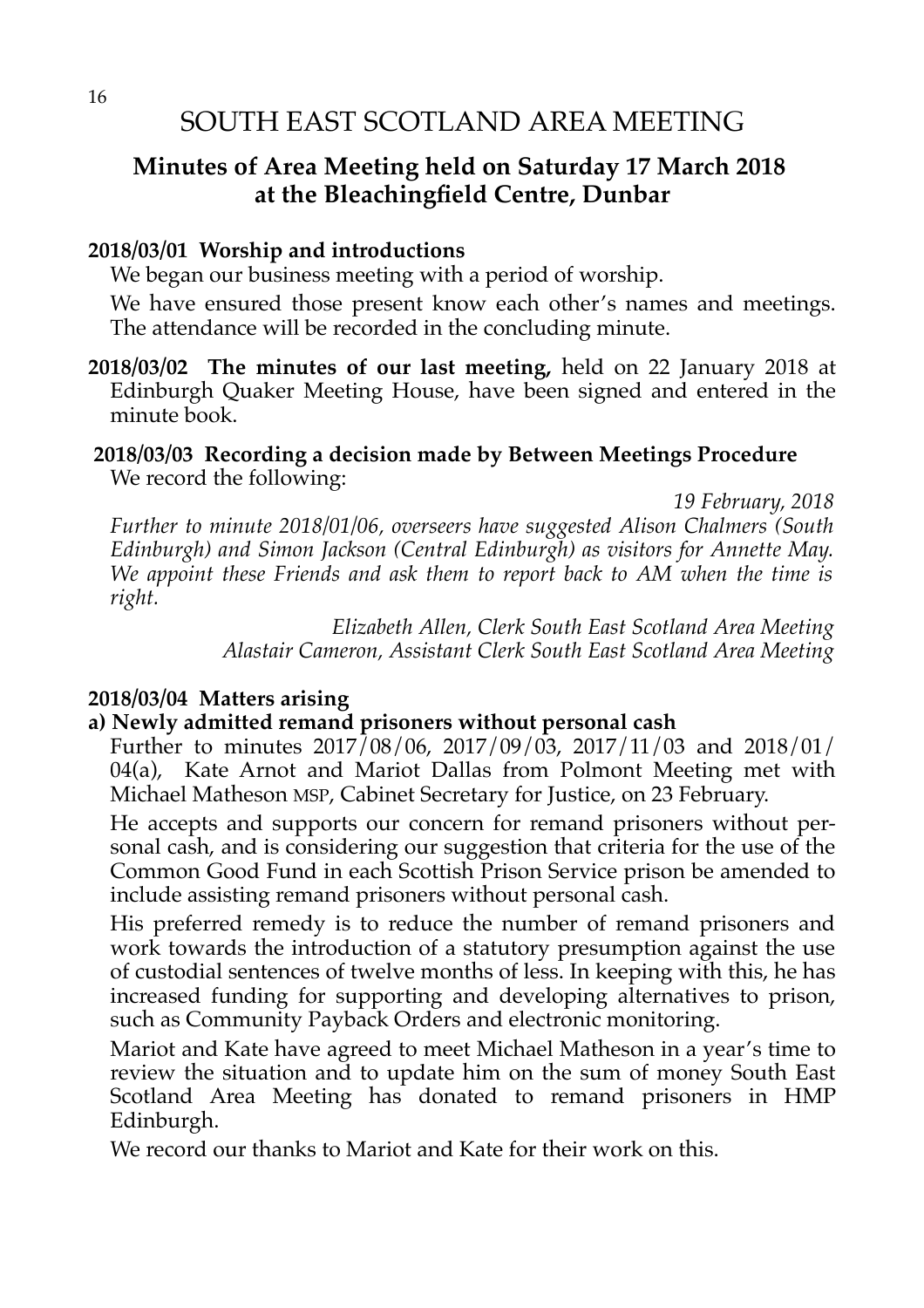#### **b) Militarisation in society – armed forces visits to schools in Scotland**

Minutes 2014/10/06, 2014/11/04a, 2015/01/04a, 2015/02/06, 2015/04/04a 2015/05/04, 2015/08/04a, 2015/10/05a, 2015/11/04a and 2017/03/03 refer.

South Edinburgh Local Meeting's concern about militarisation in society, which was taken up by South East Scotland Area Meeting and General Meeting for Scotland led to a petition on armed forces visits to schools being lodged with the Scottish Parliament's Public Petitions Committee, on 20 March 2016 by Quakers in Scotland and Forces Watch UK. The petition called for:

- 1. **Guidance to be provided** on how visits to schools by the armed forces should be conducted so that information presented to children takes account of the unique nature of armed forces careers, ensures political balance, and offers a realistic representation of the role of the armed forces and what a career in the armed forces involves.
- 2. **Information to be collected** to enable public monitoring of the number and location of visits, the purpose and content of visits, and comparison with the number of visits by other employers.
- 3. **Parents/ guardians to be consulted** as to whether they are happy for their child to take part in armed forces activities at school.

After taking evidence on six occasions and receiving 38 written submissions, including four from the armed forces, on 15 March, the Scottish Parliament's Public Petitions Committee agreed that a report on armed forces visits to schools and safeguarding procedures will be published later this year. With the publication of this report, we will have a further opportunity to explore and address our concerns about the military presence in schools.

We have heard from Phil Lucas something of the discussion in the Petitions Committee. We are pleased with this decision on the Committee's part, and thank those who have helped reach this point, including Forces Watch UK and the Quaker Parliamentary Engagement Officer.

#### **2018/03/05 Area Meetings Funerals Committee**

Further to minute 2018/01/05, the Area Meeting clerk established that our constituent Local Meetings appointed the members of the Funerals Committee. An email has been sent to Local Meetings asking them to release the Friend they appointed to this committee, thanking them for their service.

#### *Area Meeting Funerals Arrangements*

The AM Funerals Committee will make arrangements for funerals until Sunday 25 March 2018. From Monday 26 March 2018, AM Elders will be responsible for this task.

Elders have still to discuss who will be the named contact people to act as the first point of contact for those seeking to arrange a Quaker funeral but in the meantime the Convenors of AM Elders will take on this role, although the request for a Quaker funeral may be made to any AM Elder or Overseer.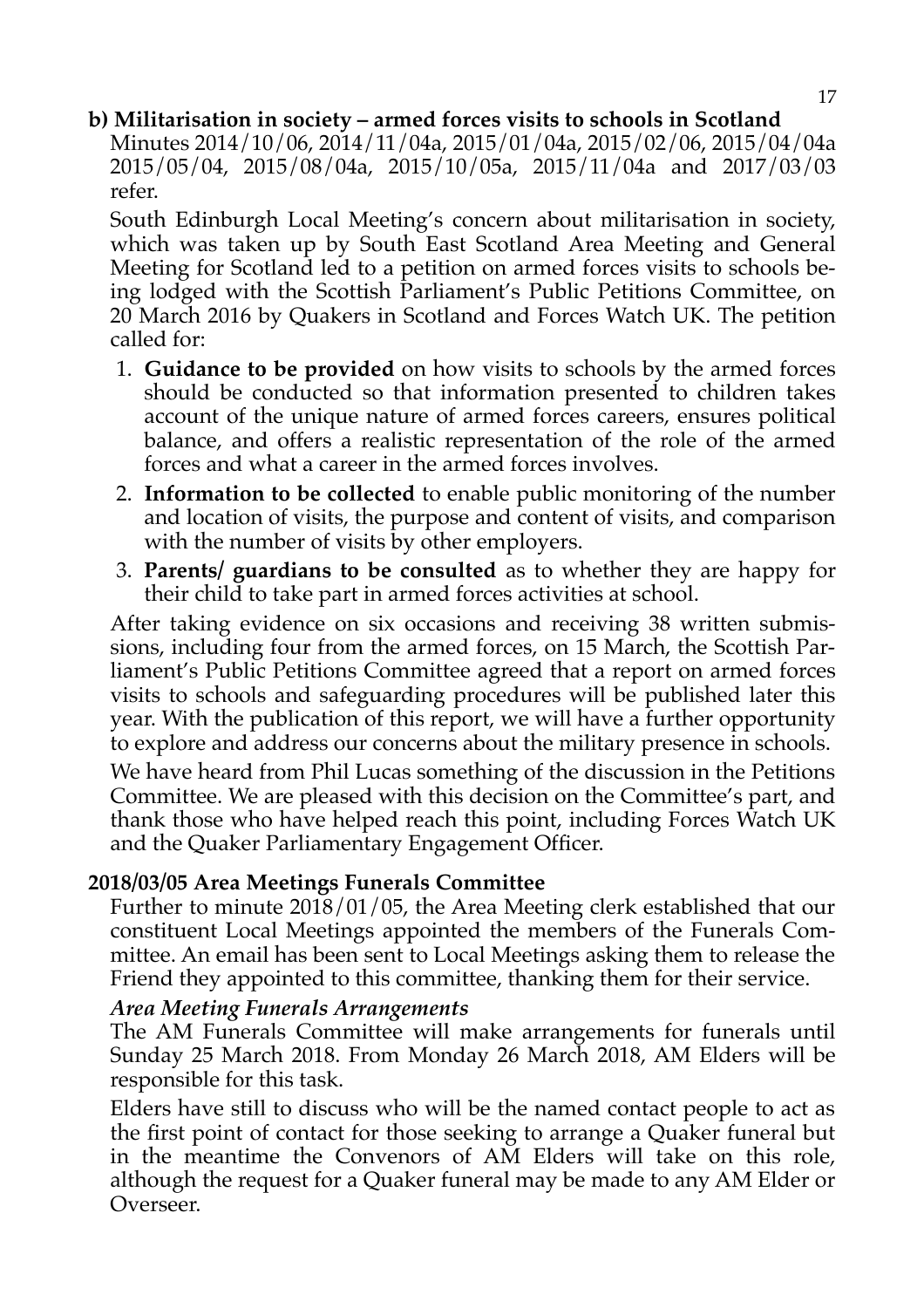The named contact people will be responsible for finding two Elders to set up and hold a Meeting for Worship at the funeral and at a Memorial Meeting, if this is requested. They will also notify the Area Meeting and Local Meeting clerks of the death. The Elders appointed to arrange the funeral will Inform Friends of the funeral arrangements, through the AM/ LM Clerks.

#### **2018/03/06 Membership matters**

#### *Applications for Membership*

#### **a) Annette May**

Further to minute 2018/01/ 06, Alison Chalmers and Simon Jackson were appointed as visitors for Annette, by between meetings procedure. (See our earlier minute 2018/03/03)

Alison and Simon visited Annette on 7 March 2018 and a report of the visit had been read out today. Annette became a Methodist as a teenager but for most of her adult life she has had no formal religion. More recently, through spiritual experience she became aware that what was missing in her life was the love of God. Having found Quakerism, which can be a struggle for her, she greatly appreciates the warmth and peace of South Edinburgh Meeting but is prevented by health issues from coming to Area Meeting. Simplicity and truthfulness are at the core of how she lives her life and she feels that to be true to herself, it is time for her to apply for membership.

We are please to accept Annette into this Area Meeting and ask Sylvia Massey to welcome her and inform South Edinburgh Local Meeting.

**b)** [*We have received an application for membership and ask overseers to bring forward the names to two Friends to act as membership visitors.*]

#### *Transfer of Membership (in)*

#### **Bridget Ramsay**

Our Assistant Clerk (Membership) has received a Certificate of Transfer of Membership for Bridget Ramsay, from North Scotland Area Meeting. We are pleased to accept this transfer and ask that an Acceptance of Transfer of Membership Certificate be issued. We welcome Bridget, who worships at South Edinburgh Local Meeting, into this Area Meeting.

#### *Transfer of Membership (out)*

#### **Jasmine Perinpanayagam**

Our Assistant Clerk (Membership) has received a Certificate of Acceptance for Transfer of Membership for Jasmine Perinpanayagam, from North Scotland Area Meeting.

#### **2018/03/07 Tabular Statement for the year ending December, 2017**

Richard Williams, our Assistant Clerk (Membership), has presented the Tabular statement for the year to 31 December 2017. Copies have been sent to the Recording Clerk's Office at Friends House and to the General Meeting for Scotland Administrator.

18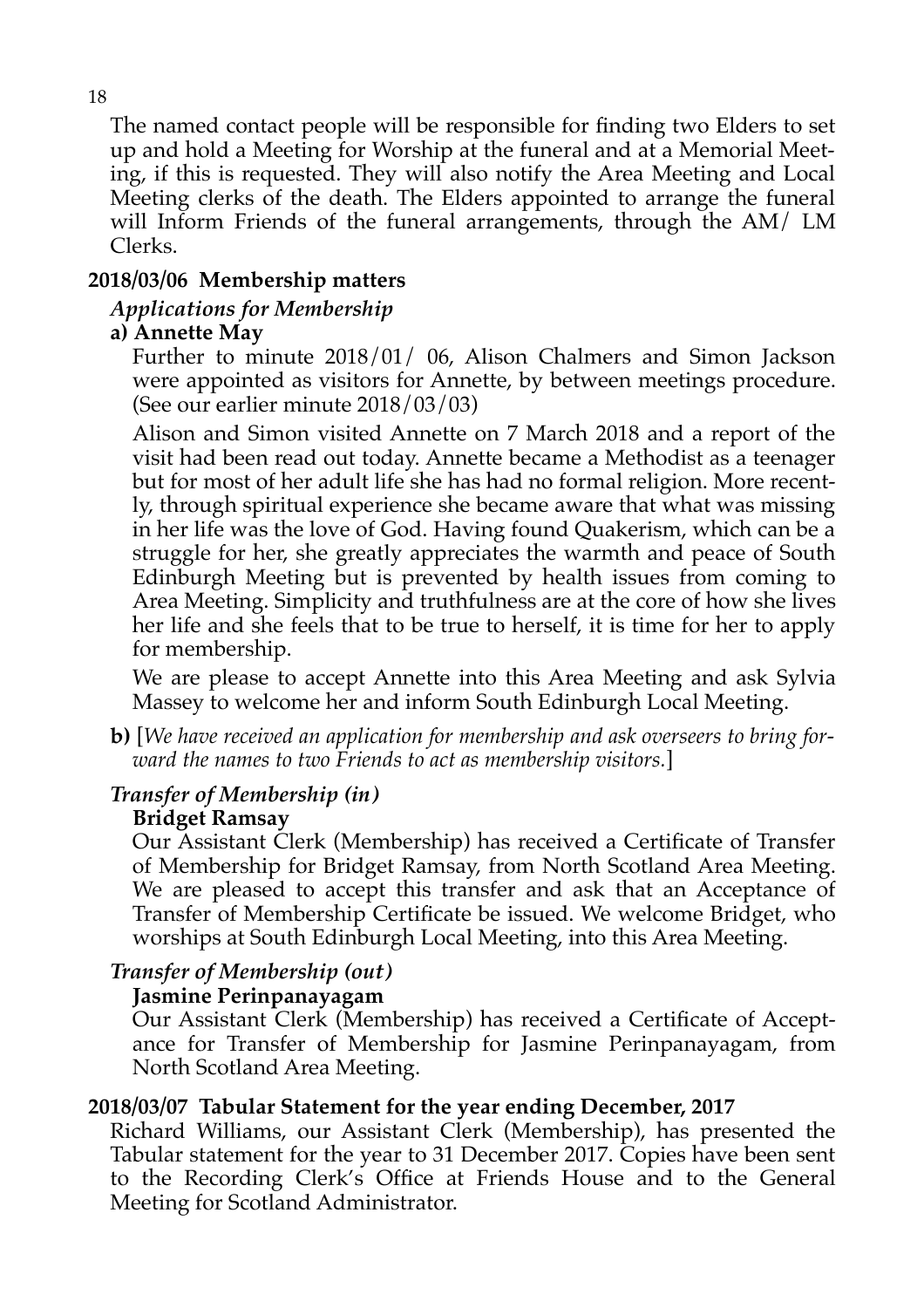We accept the Tabular Statement for 2017 and note the following: The overall number of members is 243, a drop of 12 since 2016.

The total numbers of attenders is 354, which includes 72 children not in membership. This is an increase of 7 since 2016, but the number of children has fallen by 1.

Central Edinburgh Meeting continues to have 40 % of Area Meeting members and 50 % of recorded attenders. South Edinburgh is the next largest meeting. However, there has been a net decrease in the number of members of 5 in Central Edinburgh and 6 in South Edinburgh.

East Lothian and Portobello and Musselburgh have each increased their members by 1.

In 2017, there were 4 people coming into membership by convincement.

There were 11 terminations of membership and 3 deaths in 2017.

As requested in minute 2017/03/07, 5 attenders who solely attend midweek meeting at 7 Victoria Terrace, and 1 attender who solely attends North Edinburgh Worship Group, have been counted within Central Edinburgh Meeting.

At the Area Meeting Threshing Meeting on Nominations in December 2017, it was made clear that our Nominations Committee needs to know the number of Friends available for service in the Society. To help give a more accurate picture of our Meetings, we ask Local Meeting clerks to consider these questions:

*Are there are some Friends listed in your Meeting's statistics who have ceased to show any interest in the life of the Society and for whom there seems no reasonable likelihood of renewed participation?*

*Can you be more rigorous in noting current attenders, listing only those who frequently attend your Meeting for Worship?*

We thank Richard for his work in preparing the Tabular Statement; also the General Meeting for Scotland Administrator, and those in local meetings who have assisted Richard.

#### **2018/03/08 General Meeting for Scotland**

Proposed dates for General Meeting in 2019/20

| West Scotland AM (Glasgow) |
|----------------------------|
| South East Scotland AM     |
| North Scotland AM          |
| East Scotland AM           |
| South East Scotland AM     |
|                            |

We are asked to consider these dates and will return to this matter at our next Area Meeting.

#### *General Meeting, 16 June 2018 Inverness*

We are asked to appoint a Friend to write a report of General Meeting in Inverness for the *Scottish Friend* and *The Friend*. We will return to this matter at our next meeting.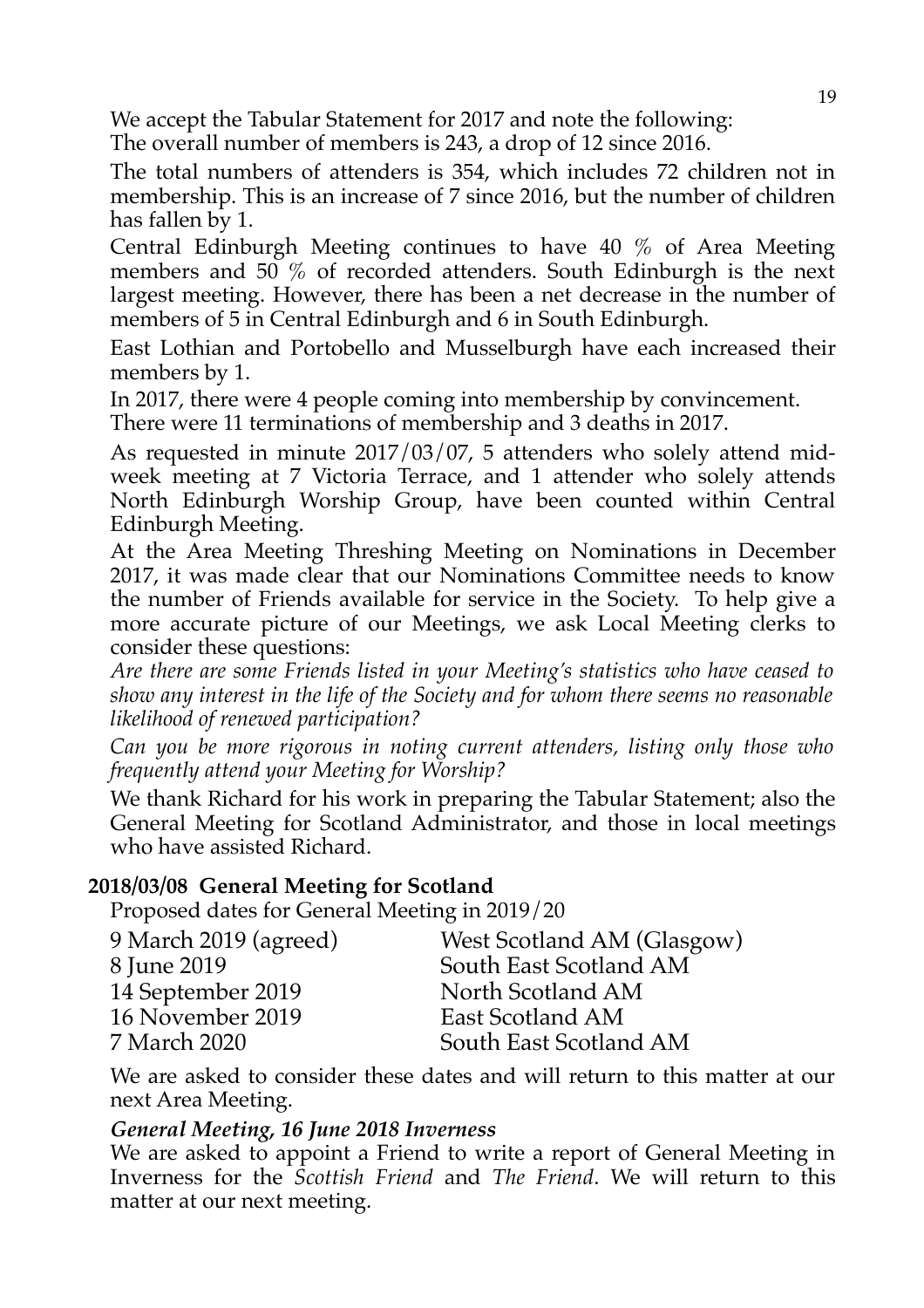#### 20

#### **2018/03/09 Nominations Committee Report**

#### *Appointments*

Nominations Committee has brought forward the names of the following Friends:

- To serve from April 2018 to end of March 2021, (2nd triennium)
- (a) Elder Kate Arnot, Polmont
- (b) Pastoral Care & Oversight Mariot Dallas, Polmont
- (c) Pastoral Care & Oversight Cath Dyer, Polmont
- (d) AM Assistant Clerk (Membership Records) Richard Williams, Central Edinburgh
- (e) Quaker Life Rep. Council Katrina McCrea, Portobello & Musselburgh
- (f) Trustee David Somervell, South Edinburgh
- (g) Trustee Ann Forsyth, Central Edinburgh (third tirennium)

To serve from April 2018 to end of March 2021, (1st triennium)

- (a) Pastoral Care & Oversight Chris Booth, Portobello and Musselburgh
- (b) Northern Friends Peace Board Pol Yates, South Edinburgh

To serve from April 2018 to end of March 2019

(a) Pastoral Care & Oversight – Dorothy Buglass, South Edinburgh

We appoint these Friends accordingly.

#### *Release from Service*

Marianne Butler, (Kelso), has asked to be released from service as one of our two Quaker Prison Chaplains at HMP Edinburgh. We agree to this request with immediate effect and thank Marianne for her service.

#### *Completion of service*

We thank the following Friends for their service to Area Meeting, which they will complete at the end of March:

- (a) Cathy Bell, Central Edinburgh elder
- (b) Michelle Gunn, Central Edinburgh, Clayton Cameron, Central Edinburgh, Mary Jane Elton, Portobello and Musselburgh, and Anna Levin, Polmont – Pastoral Care & Oversight
- (c) Elizabeth Allen Clerk of Area Meeting
- (d) Evelyn Graham Meeting House Management Committee

We thank Nominations Committee for the work it does on our behalf.

#### **2018/03/10 The plight of our homeless neighbours and how we might help**

We have been asked to consider our Quaker response to homelessness on our doorstep, and how best to respond to rough sleepers in the vicinity of the Edinburgh Meeting House.

David Sterratt, Convenor of the Meeting House Management Committee and Clerk of Central Edinburgh Local Meeting, has spoken about rough sleeping near the Meeting House and the dilemmas faced by the Meeting House staff. From the perspective of his work at Scottish Churches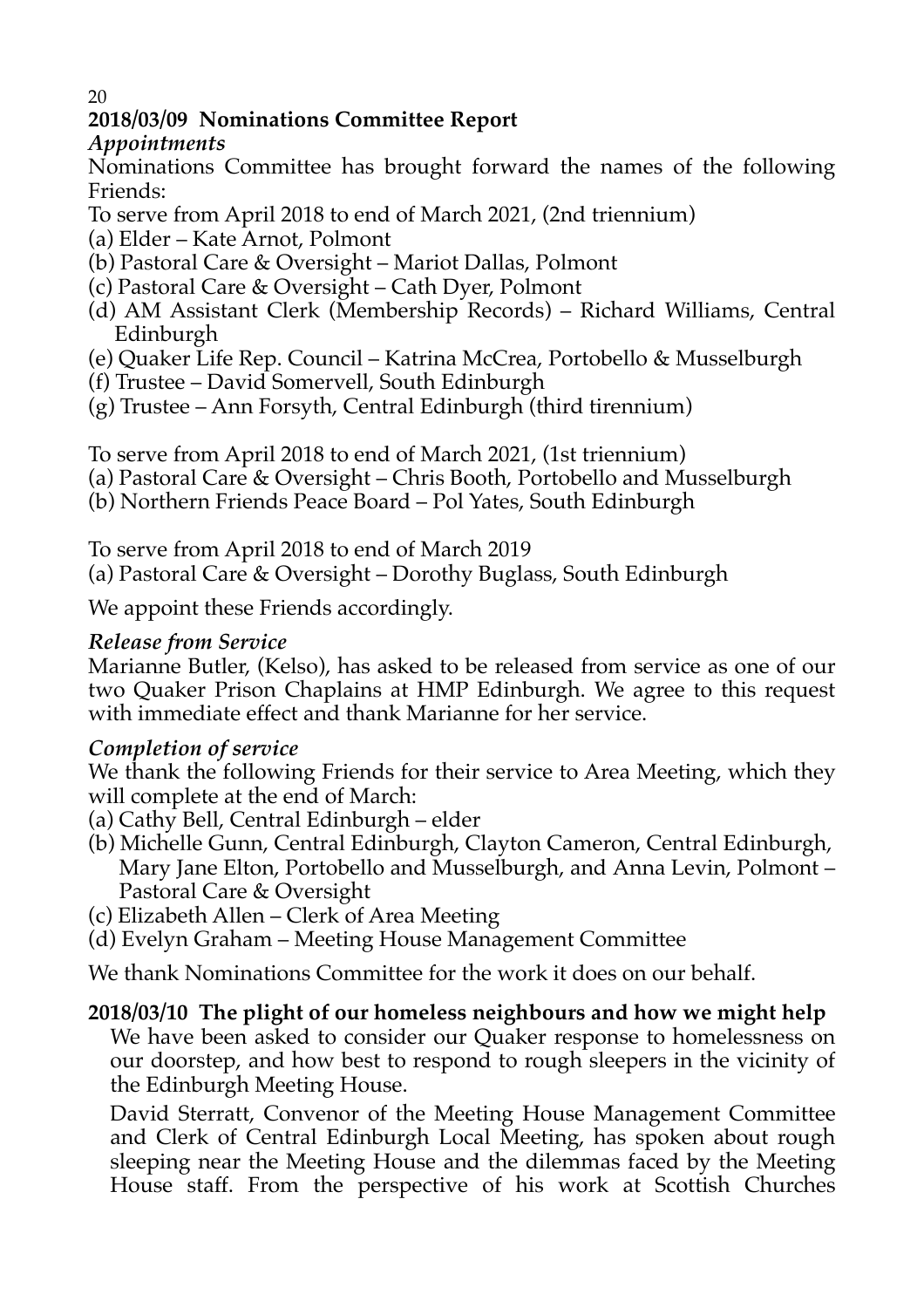Housing Action, Alastair Cameron has given us a brief overview of homelessness.

We have heard that there are regular night-time rough sleepers in the vicinity of 7 Victoria Terrace, often using the area in front of the fire doors. They are co-operative and move when asked. Our Meeting House staff keep an eye on them. Sometimes they signpost people to places where they can get help, like the Bethany Shelter. We are asked to consider if there is more that our Meeting House managers can do, taking into consideration the constraints of our use of the Meeting House.

Alastair has pointed out that rough sleepers are the tip of the iceberg. Homelessness is not just in our cities: it is everywhere. It is a systemic problem, the result of a dysfunctional system. In Edinburgh there is a network of organisations to help homeless people. Each has a role to play, in particular Streetwork has a specialist role with people who sleep rough. No matter what facilities are offered, some homeless people do not wish to use them and we must respect this.

In worship sharing, we heard that we should support campaigns for the provision of a variety of accommodation to be made available for homeless people. Working with other churches and faiths is a good practice and we might explore what our neighbours are doing. Providing food for those who help to feed rough sleepers is a practical measure we could take. We have the impression that despite the statistics, the problem is increasing.

We applaud our Meeting House Managers and staff for the approach they are taking.

Our Meeting House Management Committee has set up a special meeting to discuss practical ways of helping our staff at Edinburgh Meeting House engage with rough sleepers; how we might help; and what resources we might have to allocate to this. It is on Sunday, 25 March at 1.30 pm, at 7 Victoria Terrace. Friends are encouraged to attend.

We ask Local Meetings to reflect on how homelessness and rough sleeping affect them locally, as well as in the city centre.

We will return to this at a later meeting.

#### **2018/03/11 Recording the Lives of Deceased Friends**

Further to minute 2017/11/12, we have considered the Area Meeting Elders' minute of 7 October, 2017 on 'Memorial Minutes and Testimonies to the Grace of God in the lives of Friends', which was circulated in advance of this meeting.

Our clerk introduced this item, reminding us of the current practice within South East Scotland Area Meeting whereby local meetings write a memorial minute for each deceased Friend who is a member or long time attender, and send this to the Area Meeting clerk to be noted at Area Meeting and archived. We were also reminded of the traditional Quaker practice of writing Testimonies to the Grace of God in the lives of deceased Friends, as described in *Quaker Faith & Practice* 4.29 and of the annual pub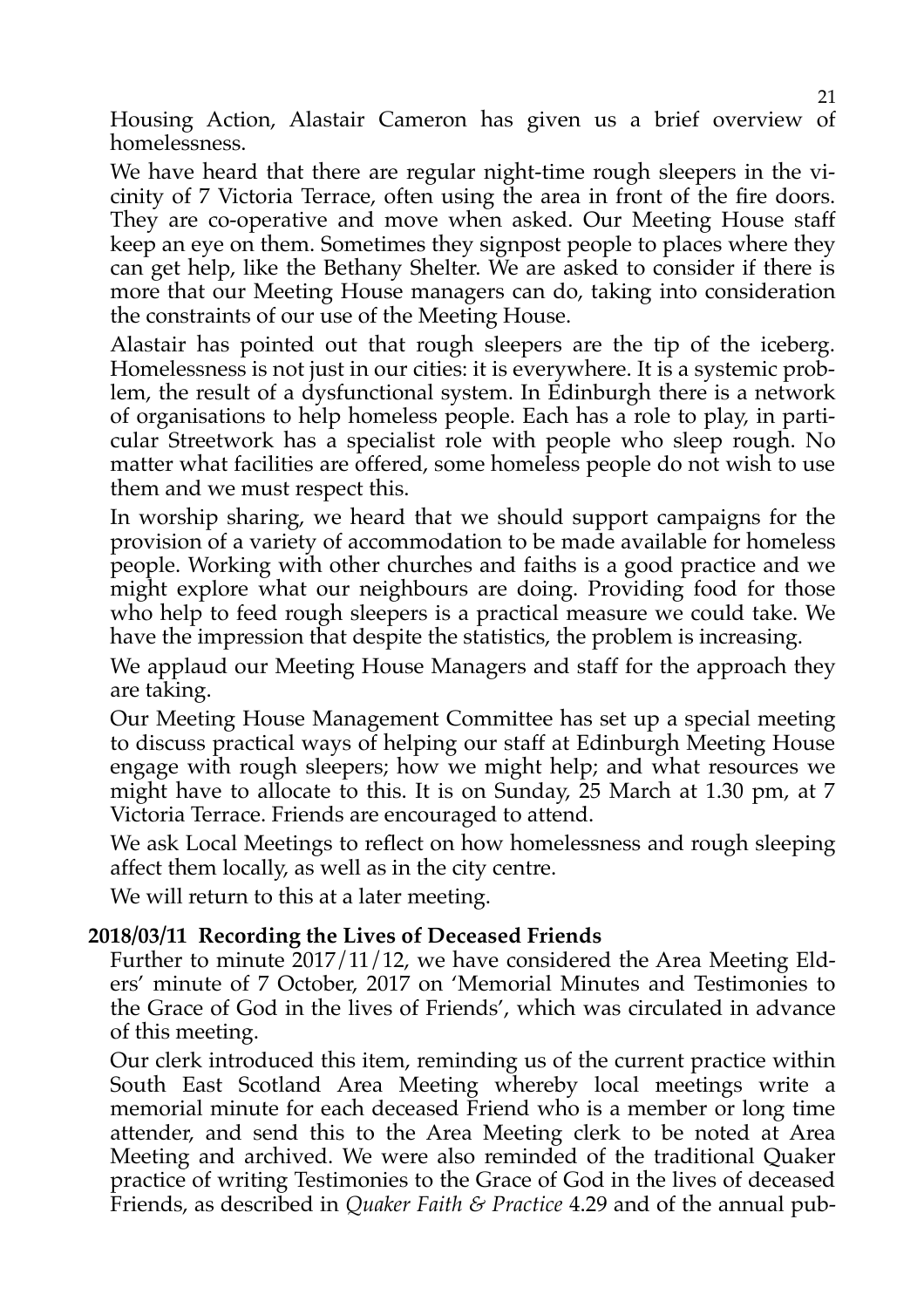lication of some of these testimonies in the Yearly Meeting document, *Epistles and Testimonies*.

Speaking for AM elders, Kerstin Phillips has spoken about the elders' concern about the perceived inequality of writing a testimony for some Friends and not others, and of their awareness that if we cease the practice of writing testimonies, we may we letting down subsequent generations of Friends.

We have considered this. We follow the discipline in *Quaker Faith & Practice*, which includes writing testimonies to the Grace of God in the lives of deceased Friends. We ask our Clerk to remind Local Meetings of the current practice of writing a testimony.

#### **2018/03/12 Correspondence and notices**

#### **Yearly Meeting 2018, 4-7 May, Friends House, London**

Friends of all ages, members and attenders, are welcome to come to Yearly Meeting but should register in advance at <u>www.quaker.org.uk/ym</u>, where they will also find more information. At this Yearly Meeting we will consider whether it is time to revise *Quaker Faith & Practice*.

#### **Refugee Survival Trust**

Our treasurer has received a letter and newsletter from the Refugee Survival Trust, a charity we supported a few years ago from our Festival takings. We have been asked if we want to remain on their mailing list.

#### **2018/03/13 What we did today**

Today we came together as an all-age community, starting our day with worship, during which *Quaker Faith & Practice* 25.01 was read. John Woolman reminded us that the earth's produce is a gift from our creator. To impoverish the earth is to injure the succeeding age.

Philip Revell led us in an exploration of the meaning and challenge of building sustainable communities, drawing from the experience of Sustainable Dunbar. [*See page 6.*] We enjoyed learning about the dynamics of systems and the sometimes chaotic effect of change, through the systems game. We thank Philip for his presentation this morning.

After lunch, while the adults discussed more church affairs, the children and young people made interesting things with clay.

In the afternoon, we went to see some places of interest in Dunbar including the Backlands and the Zero Waste Shop. Some of us visited John Muir's birthplace and others visited Dunbar Harbour.

We have received the following minute from our children and young people:

*This morning we have heard about building a resilient community. We did an exercise to show we are all connected to each other.*

*Younger ones listened to a story about allowing endangered animals on the train.*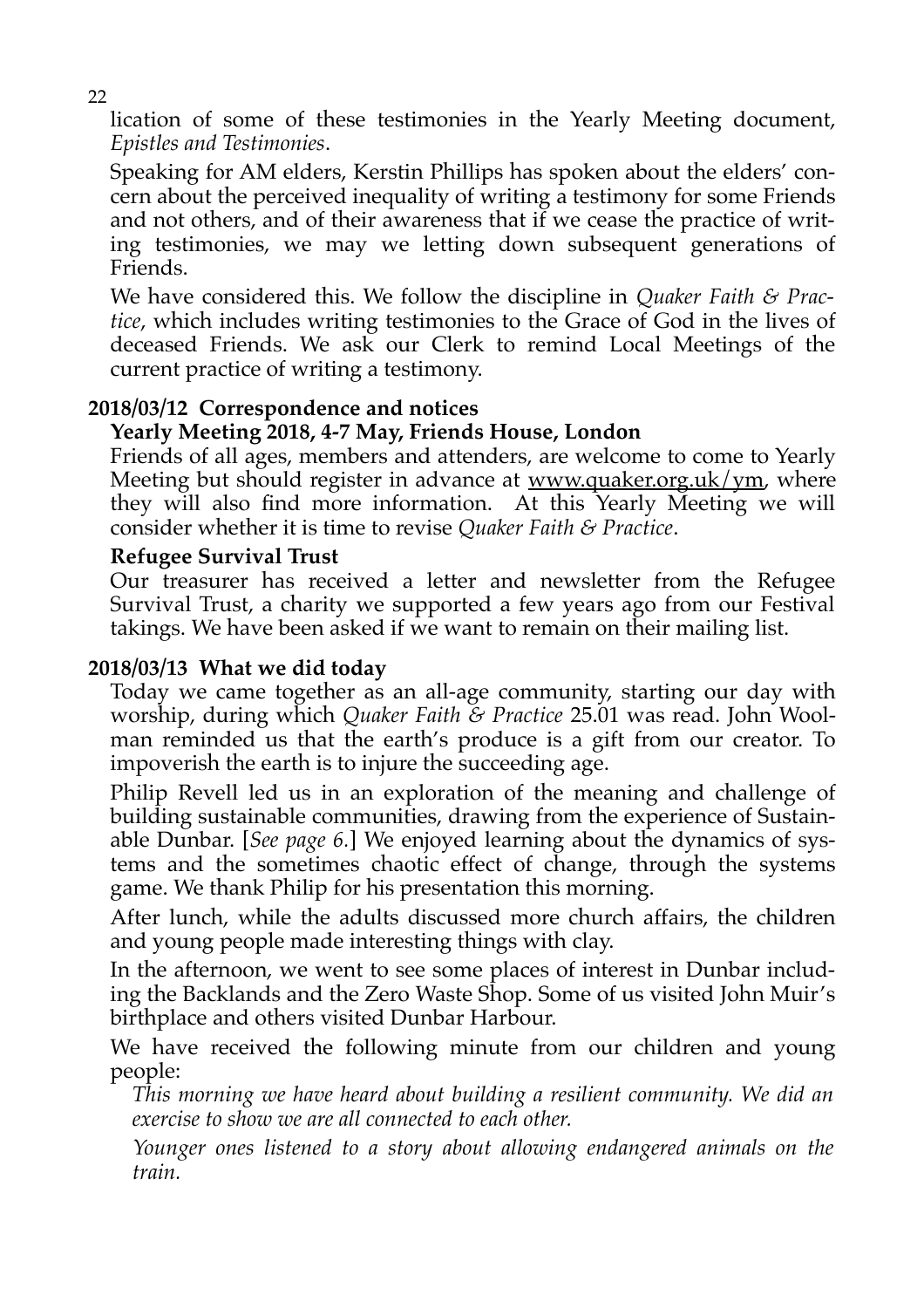*We looked at our carbon footprint – What enlarges it and what minimises our footprint?*

*This afternoon we had fun relaxing with clay. We made model endangered animals.*

We warmly thank East Lothian Meeting for being our hosts today.

#### **2018/03/14 Closing minute**

32 members, six attenders and six children, representing eight Local Meetings, have attended all or part of this Area Meeting, as indicated below:

| Central<br>Edinburgh    | Central Fife                       | East Lothian                       | Kelso     | Penicuik |
|-------------------------|------------------------------------|------------------------------------|-----------|----------|
| 11 members              | 2 members<br>1 attender<br>1 child | 6 members<br>4 attenders           | 1 member  | 1 member |
| Polmont                 | Portobello &<br>Musselburgh        | South<br>Edinburgh                 | Tweeddale |          |
| 3 members<br>2 children | 3 members<br>2 children            | 5 members<br>1 attender<br>1 child |           |          |

We next meet at Edinburgh Quaker Meeting House on Monday 14 May 2018, from 7.00 to 9.00 pm.

> (Signed) **Elizabeth Allen** Clerk

*"O Lord, as doubtless thou sawest in Thursday's* **Guardian …"** 

is an apocryphal opening to spoken ministry which amuses the Editor, as does the (true) fact that the phrase "the people in the Euston Road who know nothing about Quakerism" was once removed from a draft Yearly Meeting minute lest it be taken as referring not to passers-by outside our doors whom our outreach efforts were failing to engage, but to the staff at Friends House! – or possibly, indeed, the Friends attending London Yearly Meeting (as it then still was). Anyone who is *not* a *Guardian* reader will have missed Simon Jenkins's opinion piece on this year's YM (available at [https://www.theguardian.com/commentisfree/2018/may/04/quakers](https://www.theguardian.com/commentisfree/2018/may/04/quakers-dropping-god)[dropping-god\)](https://www.theguardian.com/commentisfree/2018/may/04/quakers-dropping-god): "The Quakers are right. We don't need God"; but also, a more serious loss, will not have had the opportunity to read the obituary by Lynne Barty of Marianne Ferguson Rice, which appeared on 15 March; see [https://www.theguardian.com/education/2018/mar/15/marianne](https://www.theguardian.com/education/2018/mar/15/marianne-ferguson-rice-obituary)[ferguson-rice-obituary.](https://www.theguardian.com/education/2018/mar/15/marianne-ferguson-rice-obituary) Various Friends (and others) have responded to Simon Jenkins, to point out that, among other things, Quaker Oats have nothing to do with us, and some of these letters are also available online.